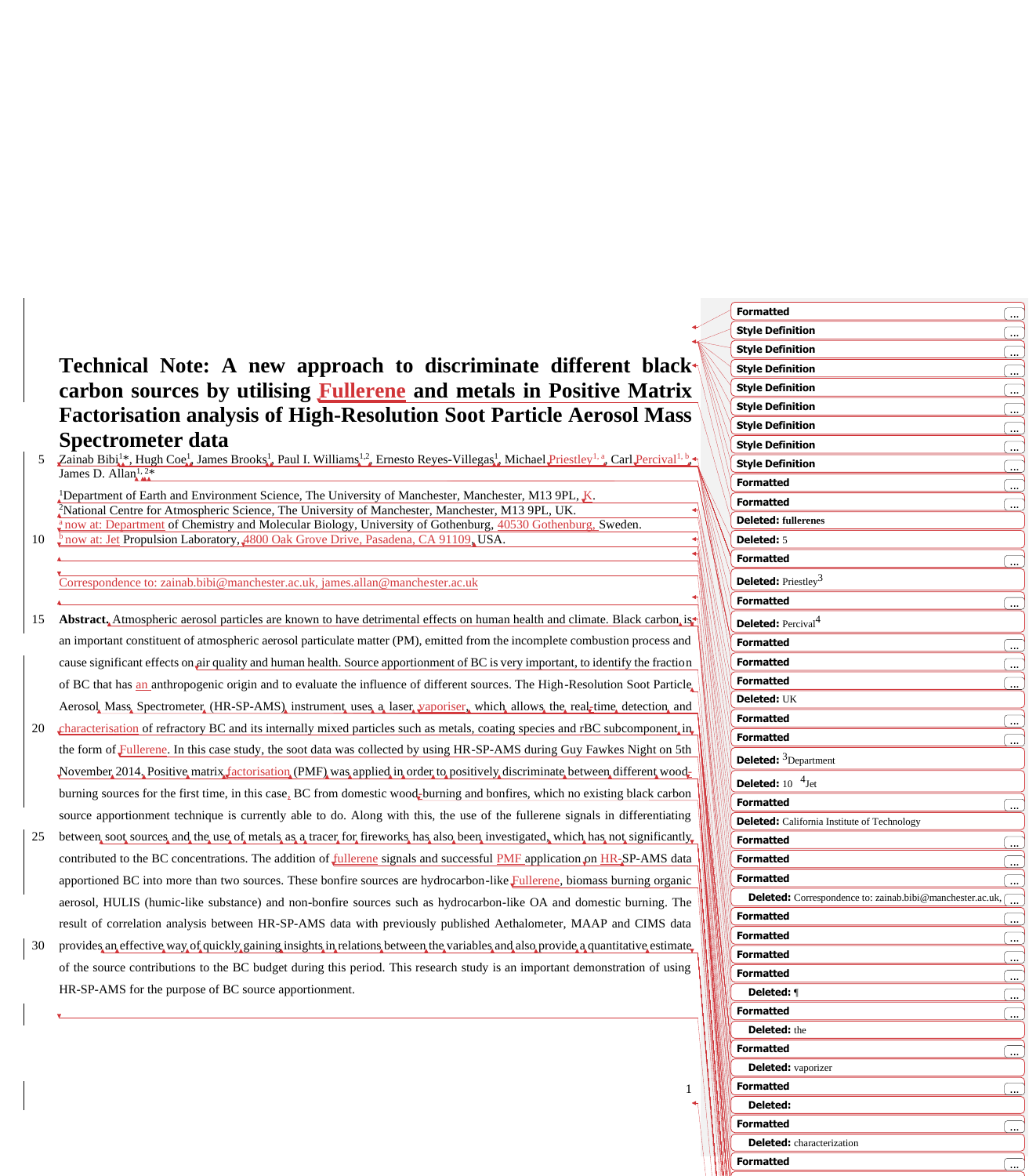#### **1 Introduction**

- 35 Aerosol particles in the atmosphere are known to have very harmful effects on the air quality, human health and climate (Highwood and Kinnersley, 2006). One of the most important components of atmospheric aerosol particles is Black Carbon (BC), i.e. soot, which has extremely detrimental impacts on the human health and air quality (Janssen and Joint, 2012). BC's main emission source is through the incomplete combustion of fossil fuel and biomass, involving transportation, open biomass burning, power generation sources, and residential heating sources (Bond et al., 2011; Cooke et al., 1999; US EPA, 2012). In
- 40 the atmosphere, BC can be mixed with organic and inorganic aerosol species, either at the point of emission or gas-to-particle conversion processes in the atmosphere.

As well as harmful impacts on human health, BC can also absorb cancer-inducing pollutants such as volatile organic compounds (VOCs) and polycyclic aromatic hydrocarbons (PAHs) due to its carbonaceous nature and large surface area. As a result of its smaller size, can be deposited in weasands and lungs, leading to severe health problems (Cao et al., 2012; Dachs

45 and Eisenreich, 2000). According to hypothesised mechanisms, the ultrafine BC is the cause of abnormal cardiovascular functions and endothelial senescence at the molecular level (Buchner et al, 2013). Along with being harmful on human health, it also affects the visibility, reduces agricultural productivity, harms ecosystems and exacerbates global warming (Grahame and Schlesinger, 2010).

Most BC sources are of anthropogenic origin, but source apportionment is important to establish which specific sources are

- 50 responsible. There are multiple measurement techniques available for this purpose but are subject to considerable uncertainties (Martinsson et al, 2014). Different techniques have been used for the source apportionment of BC. One of the most widely used techniques is the multiwavelength Aethalometer, which was first described by Hansen et al, (1984). Later Sandradewi et al (2008) described how Aethalometer can be used to apportion different sources of light-absorbing aerosols such as woodburning, which in contrast to traffic emissions, absorbs additional light in the UV region, over what would be expected in the
- 55 near-infrared region. Another source apportionment method is to measure the radiocarbon (14C) content (Hellborg et al. 2003). This method has not been used widely because it requires very specialist equipment (Barescut et al., 2005). Positive Matrix Factorisation can in principle, identify multiple categories of soot; however, it needs a large data set and relevant chemical data of several species. Advancements in different measurement techniques has been deployed by the addition of Soot Particle Aerosol Mass Spectrometer (SP-AMS) for the online ambient measurements of refractory black
- 60 carbon (rBC) (Onasch et al., 2012). In general, the SP-AMS can be operated with the both laser and tungsten vaporiser or with only laser vaporiser.

The current study aims to develop the source apportionment tool, which will subsequently improve our understanding of sources of atmospheric soot. For this purpose, Bonfire night 2014 in Manchester was taken as a case study because it is known that there, were at least three, sources of BC (traffic, domestic, wood-burning, bonfires and potentially fireworks) and weather

65 conditions that night favoured the high concentrations of primary emissions. This event has been described in previous studies (Liu et al, 2017: Priestley et al, 2018a; Reyes et al, 2018). In this study, the HR-SP-AMS used was not the same as the C-ToF- **Formatted:** Header

#### **Deleted: ¶**

**Formatted:** Normal, Left, Indent: Left: 0 cm, First line: 0 cm, Right: 0 cm, Space Before: 0 pt, Line spacing: single

#### **Formatted** ...

**Deleted:** ¶ 35

#### **Formatted:** Not Expanded by / Condensed by

**Deleted: )....** i.e. soot, which has extremely detrimental impacts on the human health and air quality (Janssen and Joint, 2012). The…C's main emission source of BC  $\sqrt{2\pi}$ 

#### **Formatted:** Not Expanded by / Condensed by

**Deleted:** 40 to-particle conversion processes in the atmospher **Formatted** 

## **Deleted:** ¶

50…(Martinsson et al, 2014). Different techniques have been used for the source apportionment of BC. One of the most widely ...sed techniques is the multiwavelength Aethalometer, which was first described by Hansen et al, (1984.…. Later Sandradewi et al (2008) described how Aethalometer can be used to apportion different sources of light …absorbing aerosols such as wood …burning, which in contrast to traffic emissions, absorbs additional light in the UV region, over what would be expected in the near

...

#### **Formatted** ...

**Deleted:** ¶ 55

#### **Formatted:** Not Expanded by / Condensed by

**Deleted:** ,… however, it needs a large data set and relevant chemical data of several species. Advancements in different measurement techniques has been deployed by the addition of Soot Particle Aerosol Mass Spectrometer (SP-AMS) for the online ambient measurements of refractory black carbon (rBC).… (Onasch et al., 2012). In general, the SP-AMS can be operated with the bot $\boxed{...}$ 

| <b>Deleted:</b> 60 the SP-AMS was only operated with the laser |  |
|----------------------------------------------------------------|--|
| <b>Formatted</b>                                               |  |
| Formatted: Not Expanded by / Condensed by                      |  |
| <b>Deleted:</b> aim of the                                     |  |
| <b>Formatted</b>                                               |  |
| <b>Deleted:</b> is                                             |  |
| <b>Formatted</b>                                               |  |
| Deleted:                                                       |  |
| <b>Formatted</b>                                               |  |
| Deleted: ¶                                                     |  |
| <b>Formatted</b>                                               |  |
| <b>Formatted: Footer</b>                                       |  |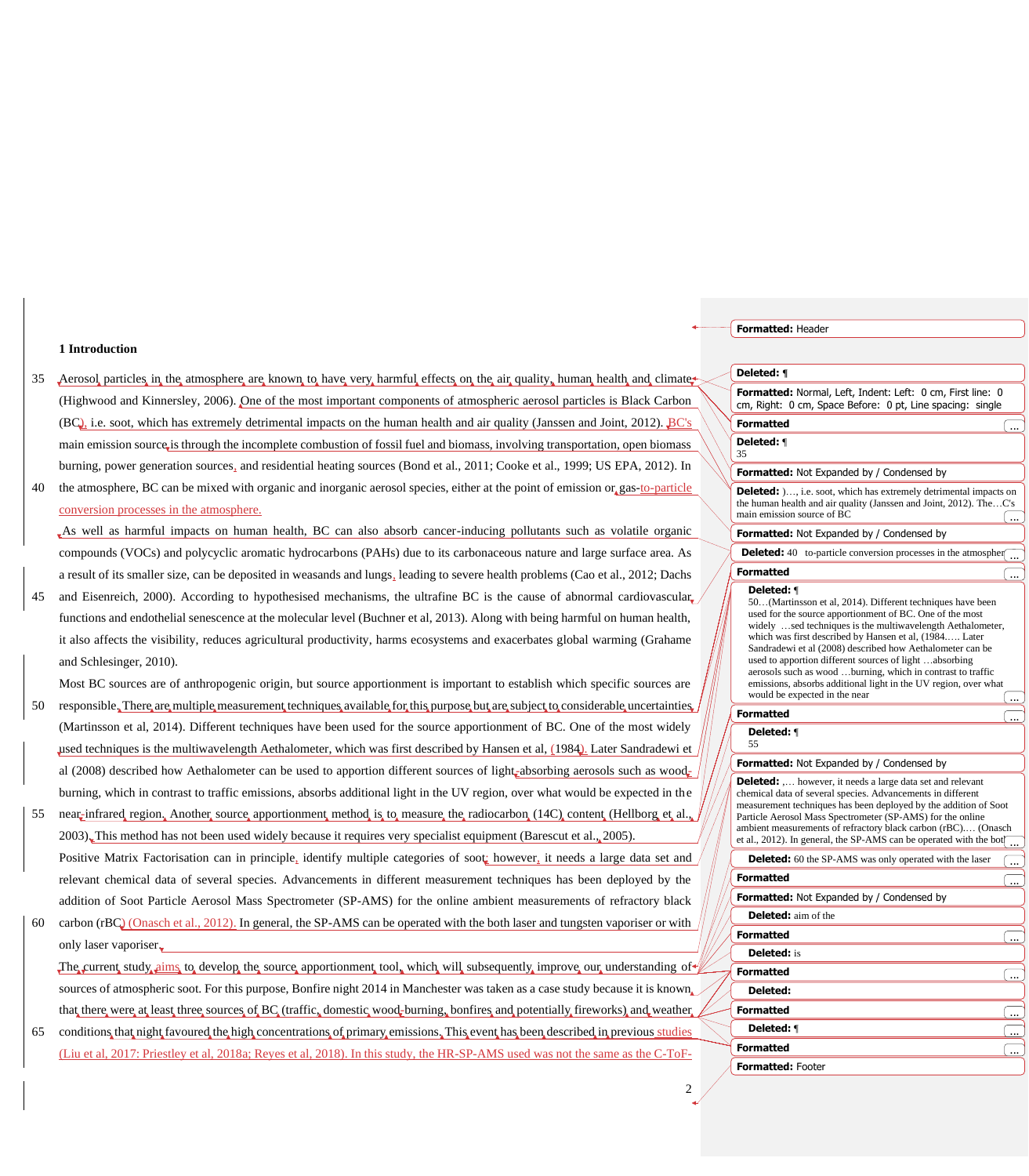|    |    |                                                                                                                                                                                                                                                                  | Formatted: Header                                                                                                             |     |
|----|----|------------------------------------------------------------------------------------------------------------------------------------------------------------------------------------------------------------------------------------------------------------------|-------------------------------------------------------------------------------------------------------------------------------|-----|
|    |    | AMS (Compact Time-of-Flight Aerosol Mass Spectrometer) described in Reyes et al., (2018). The HR-SP-AMS was operated                                                                                                                                             |                                                                                                                               |     |
|    |    | under an intracavity, CW laser vaporiser (with the tungsten vaporiser removed), which vaporises the refractory BC (rBC) and                                                                                                                                      | Section Break (Next Page)<br>studies (Liu et al, 2017: Priestley et al, 2018; Reyes et al, 2018).                             |     |
|    | 70 | its associated non-refractory particulate species along with metal nanoparticles (Onasch et al., 2012; Carbone et al., 2015).<br>In terms of air quality, it has been recognised that Bonfire night is one of the most polluted days in the UK. Every year, this | Formatted: Normal, Left, Indent: Left: 0 cm, First line: 0<br>cm, Right: 0 cm, Line spacing: single                           |     |
|    |    | event is celebrated on 5th November (or on a weekend day near this date) where open fires are lit and fireworks are set off at                                                                                                                                   | <b>Deleted:</b> status                                                                                                        |     |
|    |    |                                                                                                                                                                                                                                                                  | <b>Formatted</b>                                                                                                              |     |
|    |    | individual households, as well as large community events. These bonfire activities have a strong flaming segment which                                                                                                                                           | Deleted: of                                                                                                                   |     |
|    |    | roughly start during the evening and lasts for up to 2 hours. The fires after flaming are not refuelled, therefore leading to an                                                                                                                                 | <b>Formatted</b>                                                                                                              | l.  |
|    |    | extended phase of smouldering as the fires are left to completely burn and die down (Dyke et al., 1997; Mari et al., 2010;                                                                                                                                       | <b>Deleted:</b> part of the                                                                                                   |     |
| 75 |    | Pongpiachan et al., 2015).                                                                                                                                                                                                                                       | <b>Formatted</b>                                                                                                              | ĺ., |
|    |    | Different research case studies have previously been published about the Bonfire night around the UK, For example, Clark                                                                                                                                         | Deleted: <b>1</b>                                                                                                             |     |
|    |    | (1997) studied the $PM_{d0}$ concentrations emitted during the Bonfire night event in different parts of UK. In Oxford, dioxins                                                                                                                                  | Formatted: Not Expanded by / Condensed by                                                                                     |     |
|    |    | measurements, in the ambient air were conducted by Dyke et al (1997). Colbeck and Chung (1996) targeted the particle size                                                                                                                                        | <b>Formatted</b>                                                                                                              |     |
|    |    | distribution. The polycyclic aromatic hydrocarbons (PAHs) were measured in Lancaster (Farrar et al., 2004), while in 2018,                                                                                                                                       | Deleted: ¶                                                                                                                    |     |
|    |    | Reyes et al. $(2018)$ , studied insights into nitrate chemistry during the bonfire night by applying the chemical ionisation mass                                                                                                                                | 75. distribution. The polycyclic aromatic hydrocarbons<br>(PAHs) were measured in Lancaster (Farrar et al., 2004), while      |     |
|    |    | spectrometry measurements and aerosol mass spectrometry simultaneously. Observations of the Nitro-compounds including                                                                                                                                            | in 2018, Reyes et al,(2018), studied about the  nsights into<br>thenitrate chemistry during the bonfire night by applying the |     |
|    |    | nitrate, amide and isocyanate were studied during the bonfire night in Manchester (Priestley et al., 2018a), In previous studies,                                                                                                                                | chemical ionisation mass spectrometry measurements and<br>aerosol mass spectrometry simultaneously (Reyes et al.,             |     |
|    |    | specifically, during, the bonfire event, and, general, aerosol, measurements, several, different, source, apportionment techniques                                                                                                                               | 2018) Observations of the Nitro-compounds including<br>nitrate, amide and isocyanate were studied during the bonfire          |     |
|    |    | have been performed. Aethalometer AE31 model was performed to do the source apportionment analysis and successfully                                                                                                                                              | night in Manchester (Priestlyriestley et al., 2018                                                                            |     |
| 85 |    | apportion the rBC into BC from wood-burning and BC from the traffic emissions (Reyes et. al., 2018). During the same study,                                                                                                                                      | <b>Formatted</b>                                                                                                              | Γ., |
|    |    | Multilinear Engine-2 and PMF tools were also used over the AMS data through the source apportionment interface (SoFi                                                                                                                                             | Deleted: ¶<br>80apportionment techniques have been performed.                                                                 | Ξ.  |
|    |    | version 4.8 as presented by (Canonaco et al., 2013) in order to find the organic aerosol sources according to proposed strategies                                                                                                                                | Deleted: 85 The HR-SP-AMS                                                                                                     |     |
|    |    | by Reyes et al., (2016) and recommendations made by Crippa et al. (2014). Liu et al., (2019) also studied the BC sources from                                                                                                                                    | <b>Moved down [1]:</b> is a combination of Single Particle Soot                                                               |     |
|    |    | wood-burning and diesel traffic emissions using an SP2 to examine the BC particles' mixing state and optical properties.                                                                                                                                         | <b>Formatted</b>                                                                                                              |     |
| 90 |    | In order to test the ability of HR-SP-AMS to apportion rBC (with multiple BC types) the data was collected during bonfire                                                                                                                                        | Deleted: 1                                                                                                                    | ┌   |
|    |    | night from $29^{\text{th}}_{44}$ Oct-11 <sup>th</sup> <sub>4</sub> Nov 2014 at the University of Manchester. As a result of strong meteorological conditions, very high                                                                                          | <b>Formatted</b>                                                                                                              | Œ., |
|    |    |                                                                                                                                                                                                                                                                  | Deleted: ¶                                                                                                                    | l   |
|    |    | and mixed concentrations of pollutants were observed. Traditionally the PMF tool is applied to conventional AMS data (as                                                                                                                                         | <b>Formatted</b>                                                                                                              | Γ., |
|    |    | with Reves et al., 2018) but the objective of this study is to demonstrate a new way to source apportion black carbon based on                                                                                                                                   | <b>Deleted:</b> fullerenes                                                                                                    |     |
|    |    | highly time resolved mass spectrometric composition data of the population of particles that contain black carbon and uses                                                                                                                                       | <b>Formatted:</b> Not Expanded by / Condensed by<br>Deleted: -<br>Section Break (Next Page)                                   |     |
| 95 |    | information on the composition of black carbon and information on internally mixed Fullerene and condensed material.                                                                                                                                             | <b>Formatted</b>                                                                                                              |     |
|    |    | Fullerene are a class of exclusively high molecular weight carbon clusters (C60 and C70 etc.) having a unique hollow cage-                                                                                                                                       | <b>Deleted:</b> compounds with polyhedral closed-shell                                                                        | l   |
|    |    | like structure, which were discovered by Kroto et al., (1985) for the first time. They were identified as jonised particles in low-                                                                                                                              | <b>Formatted</b>                                                                                                              | ĺ., |
|    |    | pressure, fuel, rich, flat, premixed, acetylene, and, benzene-oxygen, flames, by, molecular-beam, sampling, combined with, mass                                                                                                                                  | <b>Deleted:</b> ionized                                                                                                       |     |
|    |    |                                                                                                                                                                                                                                                                  | <b>Formatted</b>                                                                                                              | Œ., |
|    |    |                                                                                                                                                                                                                                                                  | <b>Formatted: Footer</b>                                                                                                      |     |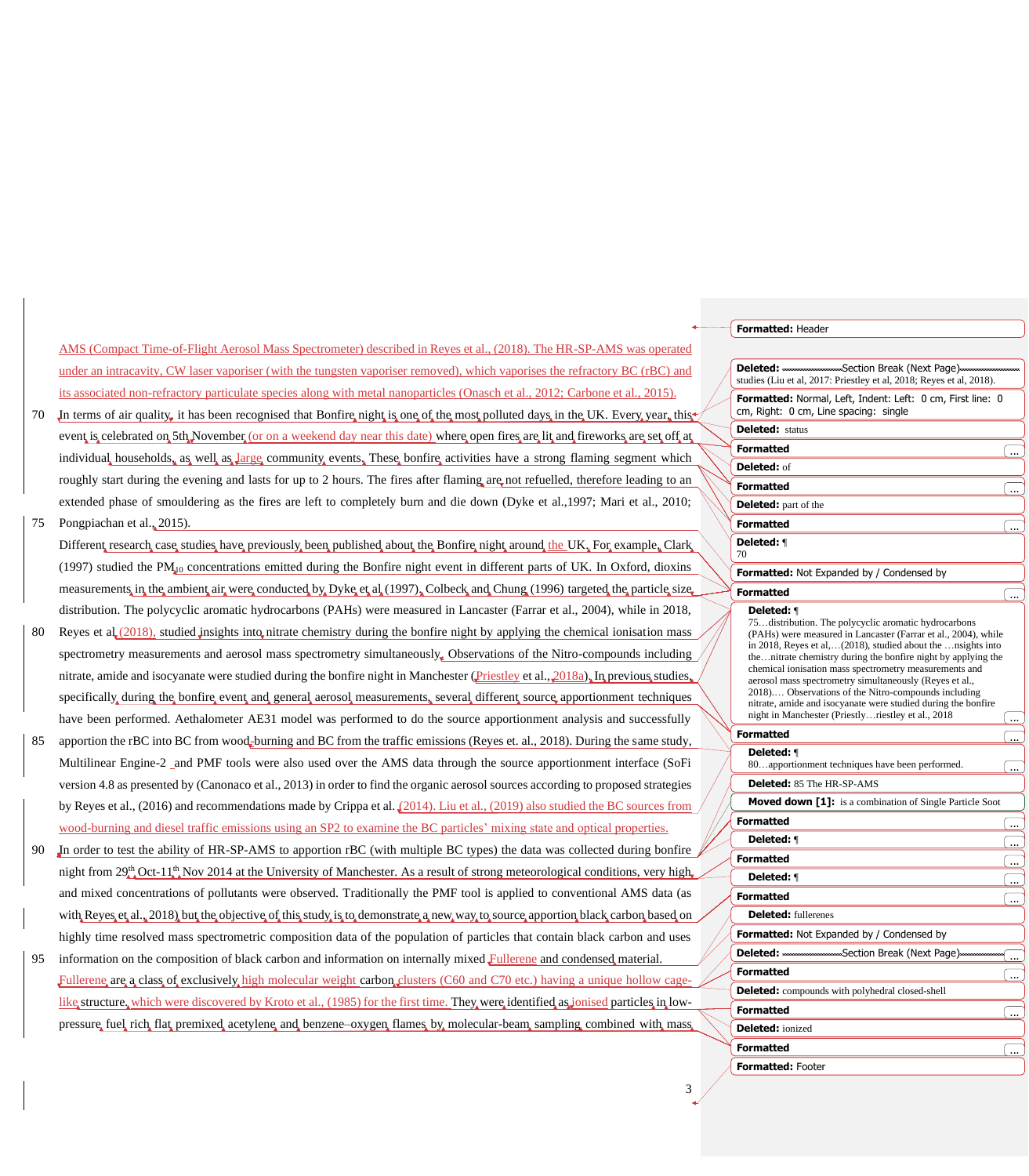|     |                                                                                                                                                                                                                                                                | Formatted: Header                                                                                                                                                                                                   |          |
|-----|----------------------------------------------------------------------------------------------------------------------------------------------------------------------------------------------------------------------------------------------------------------|---------------------------------------------------------------------------------------------------------------------------------------------------------------------------------------------------------------------|----------|
|     | spectrometer analysis (Gerhardt, Loffler and Homann, 1988), These have been reported previously in HR-SP-AMS data but                                                                                                                                          | <b>Formatted</b>                                                                                                                                                                                                    |          |
| 100 | whether they are formed in the flame or during the vaporisation process is not clear (Fortner et al., 2012).                                                                                                                                                   |                                                                                                                                                                                                                     |          |
|     | 2 Methodology                                                                                                                                                                                                                                                  | Deleted: 1                                                                                                                                                                                                          |          |
|     | 2.1 Sampling site overview                                                                                                                                                                                                                                     | Formatted: Heading 1, No bullets or numbering, Tab stops:<br>Not at 0.6 cm                                                                                                                                          |          |
|     | Measurements were conducted at the South Campus University of Manchester (53.467°N, 2.232°W) before, during and after                                                                                                                                          | Deleted: ¶                                                                                                                                                                                                          |          |
|     | the bonfire night event on 5th November as described in the previous publications (Liu et al., 2017; Reyes et al., 2018). The                                                                                                                                  | Formatted: Not Expanded by / Condensed by                                                                                                                                                                           |          |
| 105 | sampling station is surrounded by the nine public parks. Different instruments were set up for the online measurement of                                                                                                                                       | Formatted: Heading 2, Left, No bullets or numbering, Tab<br>stops: Not at 0.87 cm                                                                                                                                   |          |
|     | ambient aerosols and gases. A Compact Time-of-Flight Aerosol Mass Spectrometer (cTOF-AMS) was used to measure all                                                                                                                                              | Deleted: ¶                                                                                                                                                                                                          |          |
|     | PM1 components as described by Reyes et al., 2018. A Time-of-Flight Chemical Ionisation Mass Spectrometer (ToF-CIMS)<br>was used to measure the gas phase concentrations of aerosols (Priestley et al. $2018b$ ), BC source apportionment was performed        | Formatted: Normal, Left, Indent: Left: 0 cm, Right: 0 cm,<br>Line spacing: single                                                                                                                                   |          |
|     | by using Aethalometer AE31 which measured the absorption of light at seven different wavelengths (Reyes et al., 2018) while                                                                                                                                    | <b>Formatted</b>                                                                                                                                                                                                    | ]        |
| 110 | a MAAP was used to measure the concentrations of BC emitted during the bonfire event and inform the corrections needed to                                                                                                                                      | <b>Deleted: 2018</b>                                                                                                                                                                                                |          |
|     | process the AE31 data (Collaud Cohen et al. 2010).                                                                                                                                                                                                             | <b>Formatted</b>                                                                                                                                                                                                    |          |
|     |                                                                                                                                                                                                                                                                |                                                                                                                                                                                                                     |          |
|     | 2.2 Instrument Overview:                                                                                                                                                                                                                                       | Deleted: 1                                                                                                                                                                                                          |          |
|     | In this case study, the High-Resolution Soot Particle Aerosol Mass Spectrometer (HR-SP-AMS) was used, which is a                                                                                                                                               | Formatted: Not Expanded by / Condensed by                                                                                                                                                                           |          |
|     | combination of Single Particle Soot Photometer (SP2) and High-Resolution Time-of-Flight Aerosol Mass Spectrometer (HR-                                                                                                                                         | Formatted: Heading 2, Left, No bullets or numbering, Tab<br>stops: Not at 0.86 cm                                                                                                                                   |          |
| 115 | ToF-AMS). Based on the design used in SP2, the SPAMS is equipped with an intracavity laser vaporiser Nd; YAG (1064 nm).                                                                                                                                        | Moved (insertion) [1]                                                                                                                                                                                               |          |
|     | that heats up and vaporise both core and coating particles, which was collected before, during and after the Bonfire night event                                                                                                                               | <b>Formatted</b>                                                                                                                                                                                                    | ]        |
|     | in UK, concurrent with the previous measurements. In order to vaporise the refractory particles types that are not detected by                                                                                                                                 |                                                                                                                                                                                                                     |          |
|     | the standard AMS, the new vaporiser is designed, to detect the vaporised species through electron ionisation for the generation<br>of chemical ion, thus keeping the vaporisation and ionisation steps separate. The intracavity laser vaporiser allows AMS to | Deleted: ¶<br>In this case study, the High-Resolution Soot Particle Aerosol Mass<br>Spectrometer (HR-SP-AMS) used was not the same as the Compact<br>Time of Flight AMS featured in                                 |          |
| 120 | characterising the refractory chemical components of ambient aerosol species (organics and inorganics), particularly, including                                                                                                                                | Moved down [2]: Reyes et al.,                                                                                                                                                                                       |          |
|     | light absorbing refractory Black Carbon (rBC) particles (Onasch et al., 2012; 2015). A catalytic stripper was also attached to                                                                                                                                 | <b>Deleted:</b> (2018).                                                                                                                                                                                             |          |
|     | the aerosol sampling lines, which switched between catalytic stripper and direct measurements after every 30 minutes (Liu et                                                                                                                                   | <b>Formatted</b>                                                                                                                                                                                                    | $\Box$   |
|     | al., 2017), In our case, the results have been analysed by using the direct measurements only. During the experiment, a                                                                                                                                        | Deleted: 1                                                                                                                                                                                                          |          |
|     | measurement of the ionisation efficiency was not obtained owing to technical difficulties associated with generating a suitable                                                                                                                                | <b>Formatted</b>                                                                                                                                                                                                    | $\ddots$ |
| 125 | test aerosol, however, this only affects absolution quantification and not the ability of the instrument to apportion fractions of                                                                                                                             | <b>Deleted:</b> and detecting  suitable test aerosol however, this<br>only affects absolution quantification and not the ability of the<br>instrument to apportion fractions of the signal, which is the subject of |          |
|     | the signal, which is the subject of investigation here. Therefore, this dataset should still serve as a technical proof-of-concept                                                                                                                             | investigation here. Therefore, while the concentrations are not<br>quantitative, relative proportions should still be valid and                                                                                     |          |
|     | for factorisation, The HR-SP-AMS data were analysed using the data analysis toolkit TOF-AMS HR Analysis 1.200 (DeCarlo                                                                                                                                         | proportional to absolute concentrations, so                                                                                                                                                                         |          |
|     | et al., 2006). The high-resolution feature of toolkit allow the direct separation of most ions from the organic and inorganic                                                                                                                                  | <b>Formatted</b>                                                                                                                                                                                                    |          |
|     |                                                                                                                                                                                                                                                                | <b>Formatted: Footer</b>                                                                                                                                                                                            |          |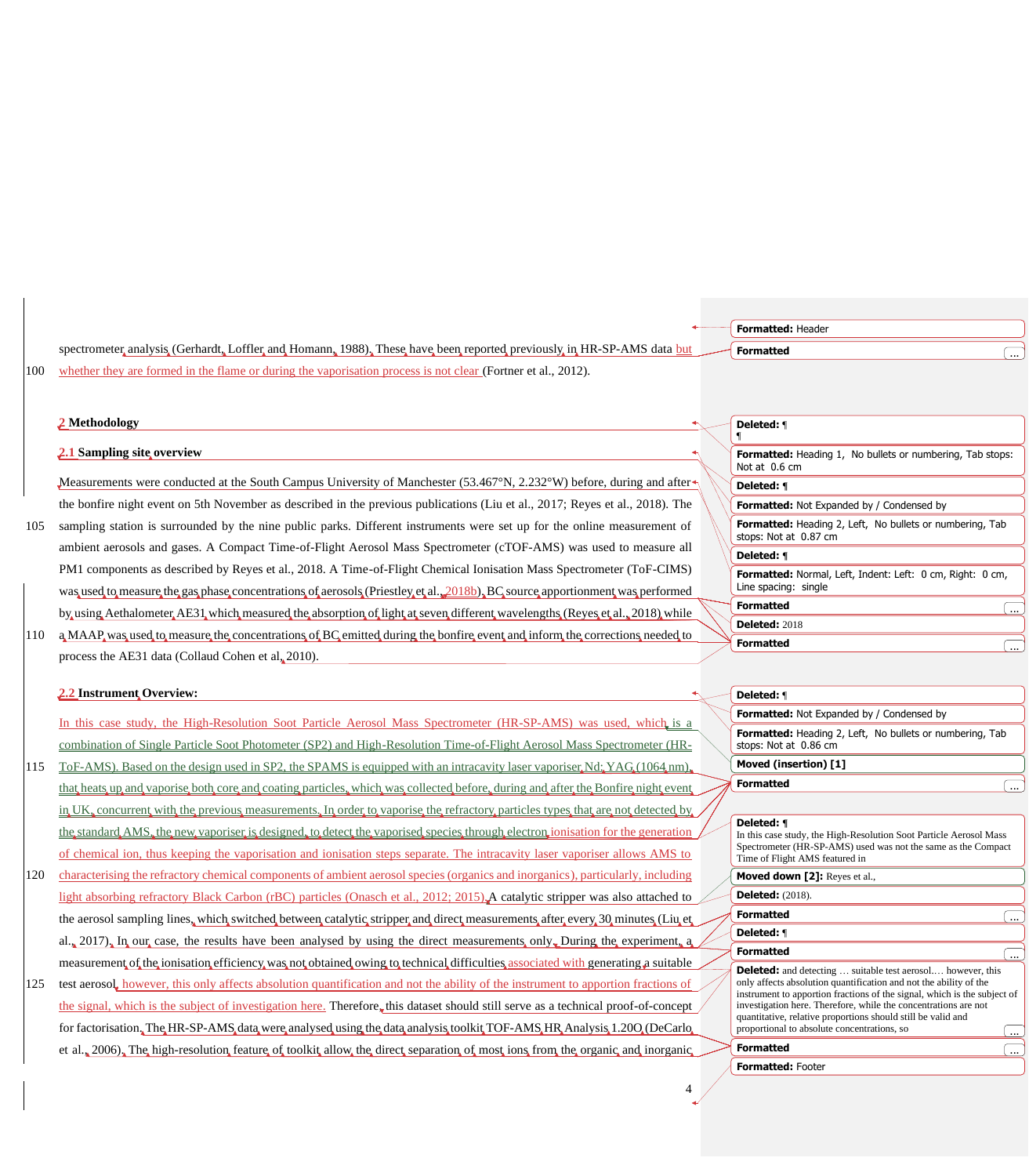|     |                                                                                                                                       | Formatted: Header                                                                 |    |
|-----|---------------------------------------------------------------------------------------------------------------------------------------|-----------------------------------------------------------------------------------|----|
|     | species at the same nominal mass by charge ratio, the separation of BC family from its coating species, the direct identification     |                                                                                   |    |
| 130 | of organosulfur and organic nitrogen content and also the quantification of many different types of their organic fragments           | Formatted: Not Expanded by / Condensed by                                         |    |
|     | (isotopes) such as CxHy, CxHyOz, CxHyOzNp (Aiken et al., 2007). This high-resolution analysis on SP-AMS data also                     | -Section Break (Next Page)                                                        |    |
|     | detected various metal pollutants such as Iron (Fe), Titanium (Ti), Strontium (Sr) and Caesium $(Cs)$ .                               |                                                                                   |    |
|     | The instrument alternated between three mass spectrometer configurations: The standard 'V' mode, high-resolution 'W' mode             |                                                                                   |    |
|     | (DeCarlo et al., 2006) and an alternative 'V' mode whereby the orthogonal extractor was pulsed every 95 instead of 34 us.             | 130¶                                                                              |    |
| 135 | This lower frequency delivered data up to $m/z=3200$ rather than 380, with the intention of characterising the fullerene signals      |                                                                                   |    |
|     | described by Onasch et al. (2012) at the expense of overall signal-to-noise. The data presented in this paper are a combination       |                                                                                   |    |
|     | of the standard 'V' mode for the lower m/z peaks, processed using the PIKA high resolution analysis tool, and the long pulser         |                                                                                   |    |
|     | period, 'V', mode for the fullerene peaks, processed using unit mass resolution (UMR) method. The reason for using UMR                | 135¶                                                                              |    |
|     | method instead of HR was that the peaks in this m/z regime were not sufficiently resolved, due to the m/ $\Delta$ m limit of the mass | Column Break                                                                      |    |
| 140 | spectrometer. Instead, the UMR method can integrates all the available signals and is therefore more robust. However, the             | <b>Formatted</b>                                                                  |    |
|     | ability to resolve multiple peaks per nominal integer m/z provided useful additional data in the low m/z regime. The 'W' mode         | <b>Deleted:</b> De Carlo                                                          |    |
|     |                                                                                                                                       | <b>Formatted</b>                                                                  |    |
|     | data was deemed not to have a sufficient signal-to-noise ratio to contribute to this work.                                            | Deleted: The 'W' mode data was deemed not sensitive enough<br>Deleted: ¶          |    |
|     | 2.3 Positive Matrix Factorisation                                                                                                     | Formatted: Heading 3, Left, No bullets or numbering, Tab<br>stops: Not at 0.87 cm |    |
|     | Positive Matrix Factorization (PMF) is an advanced factor-analysis technique developed by Paatero and Tapper (1994). In the           | «Section Break (Continuous)<br>Deleted:                                           |    |
| 145 | previous researches, PMF has been used extensively to apportion organics with the standard AMS data but not so often to               |                                                                                   |    |
|     | apportion, BC, from, SP-AMS, data, (Crippa, et al., 2012; Saarikoski et al., 2014), In this research, study, Positive, Matrix,        | $\blacksquare$                                                                    |    |
|     | Factorization, (PMF), was applied on HR-SP-AMS data to apportion BC in to more than two sources. PMF assumes that a                   | $\blacksquare$                                                                    |    |
|     | matrix of data can be explained by a linear combination of "factors" with characteristic profiles and varying temporal                |                                                                                   |    |
|     | contributions (Paatero and Tapper, 1994; Ulbrich et al., 2009). The analysis was conducted using the PMF Evaluation Tool              | 140                                                                               |    |
| 150 | (Ulbrich et al., 2009; Zhang et al., 2011).                                                                                           |                                                                                   |    |
|     | Because of the lower signals and the combination of different data retrieval method used for the fullerene signals (UMR rather        |                                                                                   |    |
|     | than HR), greater emphasis had to be placed on these signals. Because UMR was used, we were unable to apply the detailed              |                                                                                   |    |
|     | error model of Corbin et al. (2015), so we took an empirical approach. This was done by applying an additional 'model error'          | 145¶                                                                              |    |
|     | to the error matrix, i.e. an error term proportional to the signal intensity instead of its square root, as per the standard AMS      |                                                                                   |    |
| 155 | error model (Ulbrich et al., 2009; Comero et al., 2009). The model error value was increased from 0 to 0.10 to reflect that the       |                                                                                   |    |
|     | data and uncertainties have a lognormal distribution and to upweight the fullerene signals (Corbin et al., 2015). (see                | <b>Formatted</b>                                                                  | Γ. |
|     | supplement). As well as placing greater emphasis on the smaller fullerene signals, the application of this model error also           | Formatted: Not Expanded by / Condensed by                                         |    |
|     | increased the number of "weak" variables, defined as having SNR below 2 (Paatero and Hopke, 2003; Ulbrich et al., 2009),              | Deleted: 1                                                                        |    |
|     | which were down weighted by a factor of two. No variables were "bad" in the sense of having $SNR < 0.2$ (Paatero and Hopke,           | <b>Deleted:</b> 2009).                                                            |    |
|     |                                                                                                                                       | Formatted: Not Expanded by / Condensed by                                         |    |
| 160 | 2003). Additional details and residual plots are available in the supplementary material.                                             | Formatted: Font color: Text 1<br>Formatted: Footer                                |    |
|     |                                                                                                                                       |                                                                                   |    |

# $\frac{5}{\sqrt{2}}$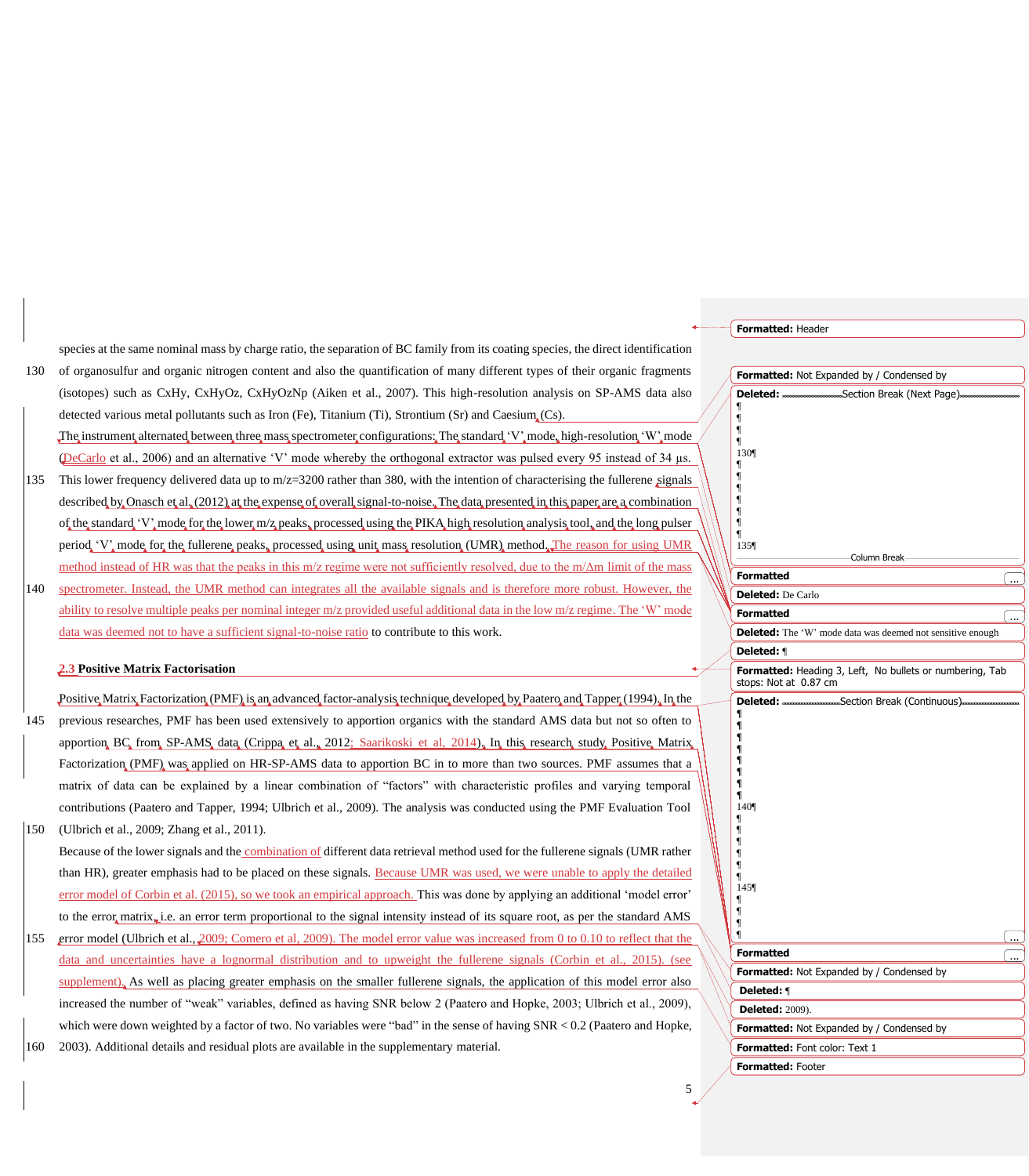

#### **Figure 1: Meteorological measurements Relative humidity (RH), Temperature, Wind direction (WD) and Wind speed (WS) along with the time series of BC and Strontium (Sr), a firework tracer emitted during the bonfire night.**

**3.2 Time Series of different variables concentrations observed during the BF event:**

#### 175 **3.2.1 Firework burning tracer:**

To attempt to identify a unique tracer for fireworks, the HR-SP-AMS data was analysed for metals. Reyes et al., (2018) concluded that fireworks were not a major factor in the overall mass concentrations but could not directly support this assertion with the data available. However, HR-SP- $AMS$  can potentially offer insight through its ability to detect metals. Fireworks release several pollutants such as manganese, cadmium, strontium, aluminium, and other suspended particles, carbon

| <b>Formatted: Header</b>                                                                                                |
|-------------------------------------------------------------------------------------------------------------------------|
| Deleted: 1<br>¶                                                                                                         |
| <b>Formatted:</b> Heading 1, No bullets or numbering, Tab stops:<br>Not at 0.6 cm                                       |
| Deleted: ¶                                                                                                              |
| <b>Formatted:</b> Heading 2, No bullets or numbering, Tab stops:<br>Not at 0.87 cm                                      |
| Deleted:                                                                                                                |
| ¶                                                                                                                       |
| Formatted: Normal, Indent: Left: 0 cm, First line: 0 cm,<br>Right: 0 cm, Line spacing: single, Tab stops: Not at 1.3 cm |
| <b>Formatted</b>                                                                                                        |
| Deleted:/                                                                                                               |
| <b>Formatted</b><br>$\ddotsc$                                                                                           |
| Deleted:/                                                                                                               |
| <b>Formatted</b>                                                                                                        |
| Deleted: 1<br>155                                                                                                       |
| <b>Formatted</b>                                                                                                        |
| Deleted:                                                                                                                |
| Formatted: Font color: Text 1                                                                                           |
| Deleted:                                                                                                                |
| Formatted: Font color: Text 1                                                                                           |
| 4000¶                                                                                                                   |
|                                                                                                                         |

|                               | <b>Moved down [3]: 2014</b>     |  |   |
|-------------------------------|---------------------------------|--|---|
|                               | Deleted: 06/11/2014 10/11/2014¶ |  |   |
| <b>Formatted</b>              |                                 |  |   |
| Deleted: ¶                    |                                 |  |   |
| Deleted: ¶                    |                                 |  |   |
| <b>Formatted</b>              |                                 |  |   |
| <b>Formatted</b>              |                                 |  |   |
| Deleted: ).                   |                                 |  |   |
| <b>Formatted</b>              |                                 |  | . |
| Deleted:                      |                                 |  |   |
| Formatted: Font color: Text 1 |                                 |  |   |
| <b>Deleted:</b> offers        |                                 |  |   |
| <b>Formatted</b>              |                                 |  |   |
| <b>Formatted: Footer</b>      |                                 |  |   |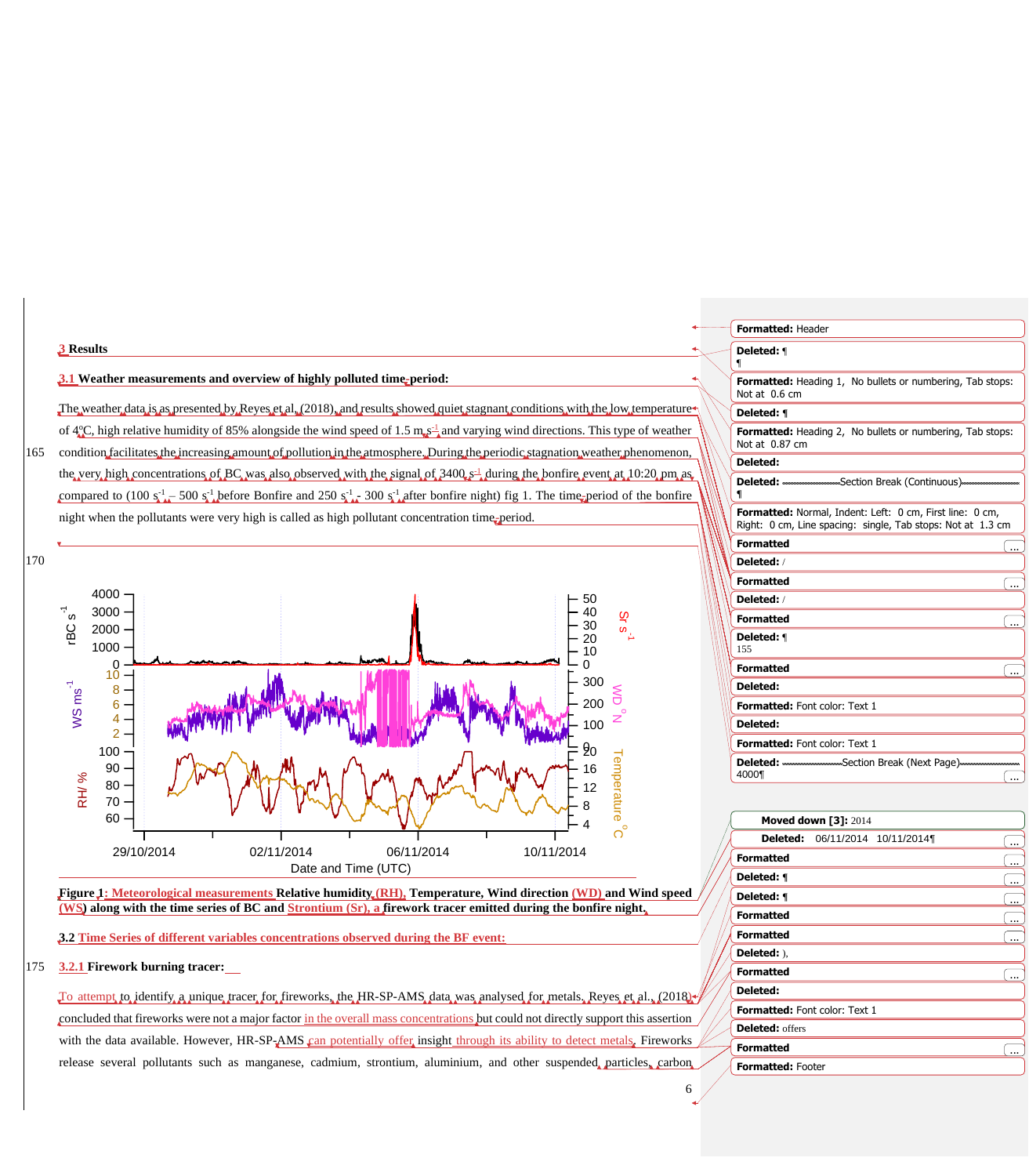- 180 monoxide, carbon dioxide and sulphur dioxide etc. (Lemieux et al., 2004; Shi et al., 2011). These metal compounds are in the form of metal salts such as potassium chlorates, perchlorates, strontium nitrates, potassium nitrates, barium nitrates, sodium oxalate, manganese, sulphur, iron, aluminium etc. These metals are mainly used to give different bright colours; for example, Sr can be used for giving red colour to the fireworks (Mclain, 1980). During the analysis, different metal peaks, such as Iron (Fe), Strontium (Sr), Caesium (Cs) and Titanium (Ti), that could be associated with the fireworks were detected (fig  $2a$ ). The
- 185 Sr was most unambiguously associated with the fireworks due to the fact that there is no other signal present in the atmosphere outside of Bonfire night. Other metals may have other sources, such as mineral or brake dust in the case of iron, may be receiving signal interference from other mass spectral peaks. The highest peak of  $Sr$  concentrations i.e.  $53.6 \times 1$  was detected as compared to the concentrations of Sr, before and after Bonfire event (1.6  $s^{-1}$  and 0.9  $s^{-1}$ ).

#### **3.2.2 HR Time series of BC and its coating species**

- 190 Figure  $2b$  shows that the signals associated with refractory BC (rBC) and its coating species (Org, SO<sub>4</sub>, NO<sub>3</sub>, Chl and NH<sub>4</sub>)<sup>4</sup> were particularly very high during the bonfire night. The HR-time-series of the whole sampling time-period shows that the majority of non-refractory PM<sub>BC</sub> signal was mainly organic matter, having very high concentrations, followed by Chl, SO<sub>4</sub>,  $NH<sub>4</sub>$  and  $NO<sub>3</sub>$ . It has been worth mentioning that the signals of these aerosols were very high during the bonfire night as compared to before and after time period except the NO<sub>3</sub> signal which was  $0.8 s^{-1}$  before bonfire event on 30<sup>th</sup> October at 8:30 195 am and 1.8  $s_{\mu}^{\dagger}$  after bonfire night on 7th November at 4:15 pm. The high Chl peak was strongly related with the open fire
- burning that happened on the Bonfire night. Wood-burning is an important source of chloride in the atmosphere (Lobert et al, 1999). Fireworks can also be a likely source of Chl, because chlorates and perchlorates can provide oxygen for the combustion of fireworks. Also, the high peak of nitrate can be linked with the combustion sources such as wood-burning and biomass burning emissions (Reyes et al. 2018). The concentrations of organic aerosol started increasing at 8:30 pm to 9:00 pm (highest), 200 while concentrations of rBC were increasing after 1:50 hour later.

#### **3.2.3 Correlation analysis of rBC with other pollutants**

The HR-SP-AMS data was compared against those of other instruments such as AE31, CIMS, MAAP and AMS presented in the previous studies (Reyes et al, 2018; Priestley et al., 2018a) and a statistically significant correlation (see table S2, S3, S4 in supplementary information) was found between the black carbon measured by three different instruments, i.e. rBC from

205 HR-SP-AMS,  $EBC$  from MAAP and  $EBC$  and BrC from AE31. The BC measured by AE31 and MAAP was named as eBC (equivalent BC) according to (Petzold et al., 2013) recommendations. Reyes et al., 2018 measured eBCwb and eBCtr at 470 nm and 950 nm with the mass absorption cross-section (MAC) of 31.1 m<sup>2</sup> g<sup>-1</sup> and 15.4 m<sup>2</sup> g<sup>-1</sup> while eBC from MAAP was measured at 630 nm with MAC of 6.67  $m^2 g^{-1}$ . A very high concentration of rBC and  $E$ C was measured from all instruments that could detect these. The peak of Brown Carbon (BrC) measured by AE31was also very high during the event night and

210 indicates a wood-burning source (details found at Reyes et al., 2018).

| <b>Formatted</b>                                               | ىيى)                 |
|----------------------------------------------------------------|----------------------|
| <b>Formatted</b>                                               |                      |
| Deleted: charcoal,                                             |                      |
| <b>Formatted</b>                                               | 〔…                   |
| <b>Deleted:</b> Mainly these                                   |                      |
| Deleted: can                                                   |                      |
| <b>Formatted</b>                                               | <u>( </u>            |
| Deleted:,                                                      |                      |
| <b>Formatted</b>                                               |                      |
| <b>Formatted</b>                                               |                      |
| <b>Deleted:</b> And during                                     |                      |
| <b>Formatted</b>                                               |                      |
| Deleted: 2).                                                   |                      |
| <b>Formatted</b>                                               |                      |
| Deleted: or                                                    | ( <u></u>            |
| <b>Formatted</b>                                               |                      |
|                                                                | <u>(</u>             |
| <b>Formatted</b>                                               |                      |
|                                                                | <u>ب</u> )           |
| Deleted: : Time series of various metal pollutant concentrati( |                      |
| <b>Formatted</b>                                               | <u>ب</u> )           |
| Deleted: ¶                                                     |                      |
| <b>Formatted</b>                                               | $\cdot$              |
| <b>Formatted</b>                                               | <u>ب</u>             |
| Deleted: 3                                                     |                      |
| <b>Formatted</b>                                               | $\ddot{\phantom{a}}$ |
| Deleted: 1                                                     | چا                   |
| <b>Formatted</b>                                               |                      |
| Deleted: Oct                                                   |                      |
| <b>Formatted</b>                                               |                      |
| Deleted: Nov                                                   |                      |
| <b>Formatted</b>                                               | <u>ب</u> )           |
| Deleted: 1                                                     |                      |
| <b>Formatted</b>                                               |                      |
| Deleted:                                                       |                      |
| <b>Formatted</b>                                               | <u></u>              |
| <b>Formatted</b>                                               |                      |
| Deleted:                                                       |                      |
| <b>Formatted</b>                                               |                      |
| Deleted: 1                                                     |                      |
| <b>Formatted</b>                                               | $\cdot$              |
| <b>Formatted</b>                                               |                      |
| Deleted: ¶                                                     |                      |
| <b>Formatted</b>                                               | $\cdot$              |
| <b>Formatted</b>                                               |                      |
| <b>Deleted: 2018</b>                                           |                      |
| <b>Formatted</b>                                               | 〔…                   |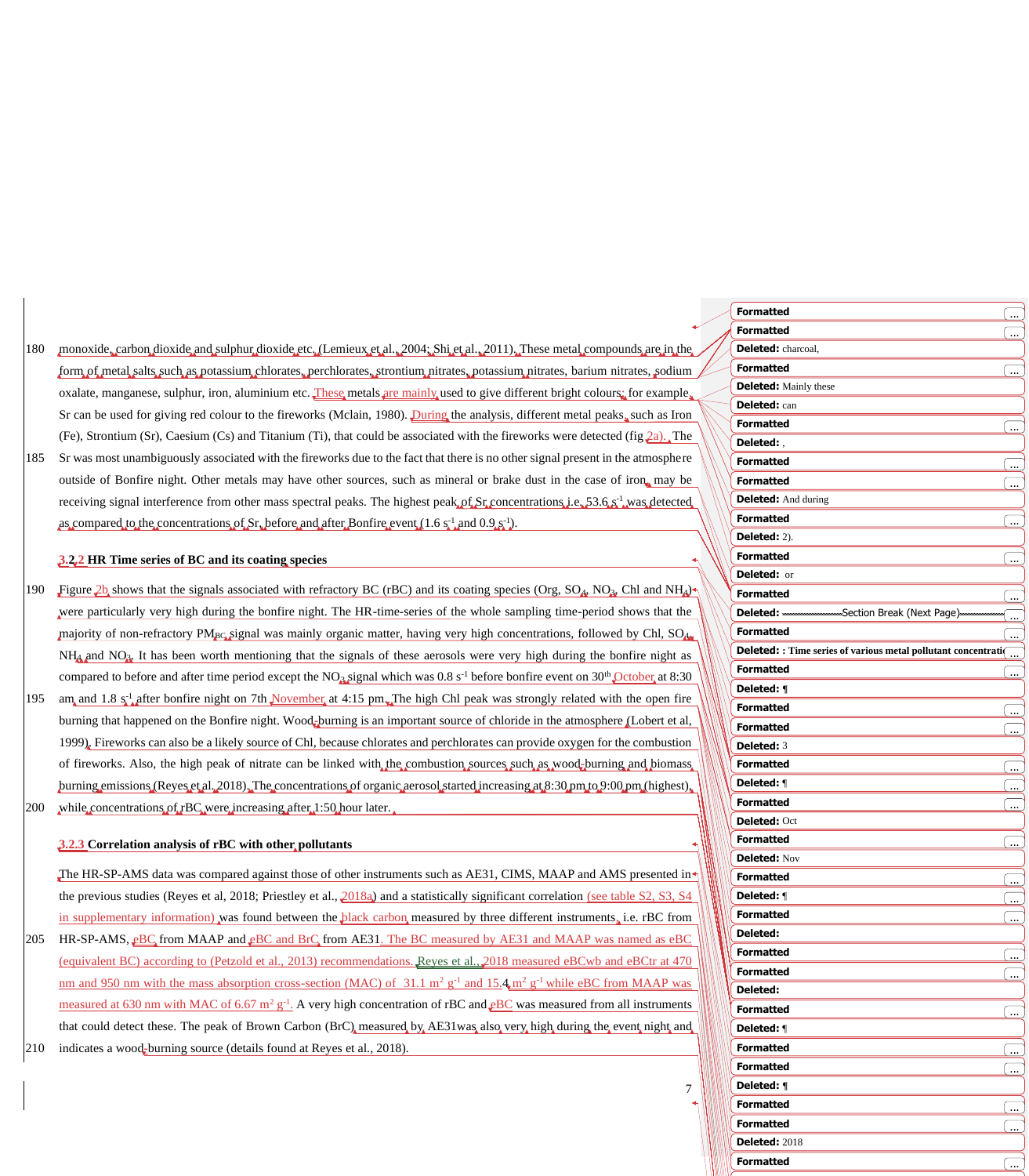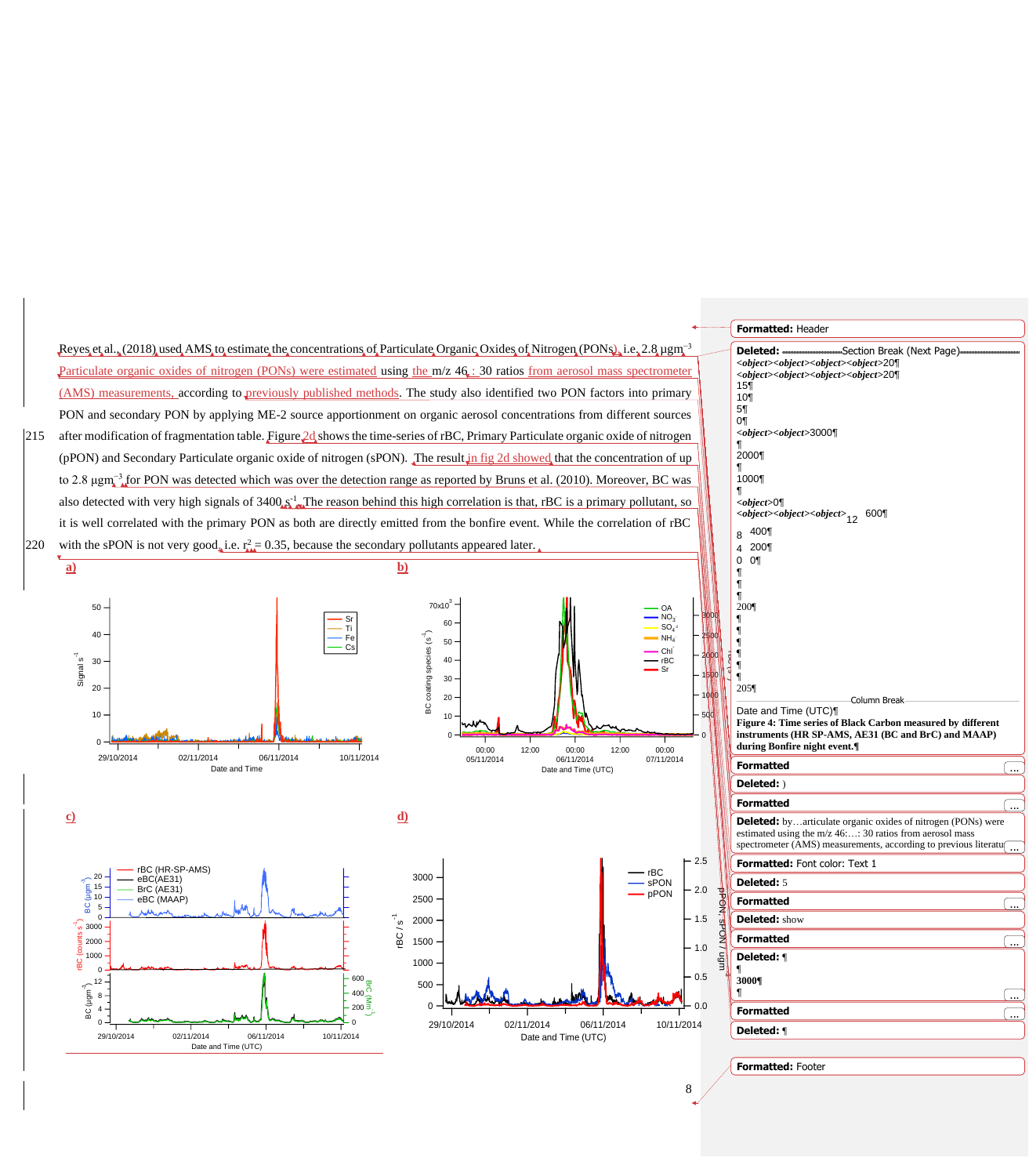|     |                                                                                                                                                                                                      | <b>Formatted</b>                                                                                          |
|-----|------------------------------------------------------------------------------------------------------------------------------------------------------------------------------------------------------|-----------------------------------------------------------------------------------------------------------|
|     |                                                                                                                                                                                                      | <b>Formatted</b>                                                                                          |
|     | Figure 2. Timeseries of different variables observed during bonfire event. 2a. Time series of various metal pollutat                                                                                 | <b>Formatted</b>                                                                                          |
|     | concentrations, 2b. Time series of High Resolution rBC concentrations and its coating species (Organics and Inorganics),                                                                             | Deleted:<br>-Section Break (Continuous)-<br>l                                                             |
|     | Time series of Black Carbon measured by different instruments i.e HR SP-AMS (rBC), AE31 (eBC and BrC) and MAA<br>(eBC), 2d. Time series of rBC, primary (pPON) and secondary (sPON) organic nitrate. | Deleted: 5                                                                                                |
|     |                                                                                                                                                                                                      | Deleted: profile                                                                                          |
|     |                                                                                                                                                                                                      | <b>Formatted</b><br>〔…                                                                                    |
|     |                                                                                                                                                                                                      | <b>Formatted</b><br>〔…                                                                                    |
|     |                                                                                                                                                                                                      | Deleted: ¶<br>〔…                                                                                          |
|     |                                                                                                                                                                                                      | <b>Formatted</b>                                                                                          |
|     | <b>3.3 BC Source apportionment analysis</b>                                                                                                                                                          | <b>Formatted</b>                                                                                          |
|     | <b>3.3.1 PMF factorisation result</b>                                                                                                                                                                | <b>Deleted:</b> Adjustments to the model error value were also made if                                    |
|     |                                                                                                                                                                                                      | <b>Formatted</b>                                                                                          |
|     | Firstly, the factorisation was performed without the inclusion of fullerene signals in the data matrix, in order to explore the                                                                      | <b>Formatted</b>                                                                                          |
| 225 | factorisation without fullerene data. And the results showed five factors solution (fig S1a and S1b) which are BC and HULIS,                                                                         | <b>Moved down [9]:</b> Factor 3 presented a relatively mixed factor                                       |
|     | SV-OOA, BBOA, Hydrocarbon-like OA and domestic burning. In that case, only two unambiguously bonfire night sources of                                                                                | <b>Deleted:</b> Therefore, this factor was mainly related to the second                                   |
|     | BC were identified, with a degree of 'mixing' between the bonfire night factor and traffic noted in the HOA factor. Also, the                                                                        | Moved down [10]: In previous AMS studies, cooking could be                                                |
|     | SV-OOA and domestic burning factors also exhibit mixing in their timeseries as well. As such, the factorisation without                                                                              | <b>Formatted</b><br><b>Deleted:</b> seems to be formed secondarily by photochemical                       |
|     | fullerene signals was judged to be poor.                                                                                                                                                             | Moved down [4]: Hoffer et al., 2004) and biomass burning (Lin                                             |
| 230 | Later, PMF was performed with the inclusion of Fullerene data and for the selction of optimum number of factors, $a_{\mu}$                                                                           | Moved down [5]: terrestrial (Simoneit, 1980) and marine sources                                           |
|     | stepwise approach was used, beginning with a 2-factor model and successively adding factors up to a maximum of six. In our                                                                           | Deleted: (right hand axes).                                                                               |
|     |                                                                                                                                                                                                      | <b>Formatted</b>                                                                                          |
|     | case, five-factors gave the best solution based on the criteria of $Q/Q_{\rm exa}$ near 1, the squares of scaled residuals' total sum                                                                | Moved down [6]: biomass burning (Graber and Rudich, 2006;                                                 |
|     | and all the matrix points fitted within their expected error (Paatero et al., 2002). The rotational ambiguity of the five-factors                                                                    | Deleted: -<br>-Section Break (Next Page)                                                                  |
|     | solution was explored by varying the f-peak between $-2.0$ and $+2.0$ with fpeak interval of 0.2. Along with that the changes in                                                                     | <b>Deleted:</b> scales of                                                                                 |
| 235 | the fractional contribution of the PMF factors was very small for all the factors, indicating that changing f-peak value over a                                                                      | <b>Formatted</b>                                                                                          |
|     | range of 2 and -2, (away from 0) did not affect the overall results of PMF analysis. The solution for fpeak=0 was used for all                                                                       | <b>Deleted:</b> Kiss et al., 2003). Potential origins of HULIS in the                                     |
|     | subsequent work, as also recommended by Paatero et al. (2002).                                                                                                                                       | <b>Deleted:</b> and secondary organic aerosol formation (condensation                                     |
|     | The results in Fig 3 shows the results obtained after adding the fullerene signals, 5 factors were resolved, that are plotted                                                                        | <b>Moved down [7]:</b> (Gelencser et al., 2002; Jang et al., 2002; Jang                                   |
|     | separately as Bonfire night factors and non-bonfire night factors. Factor 1 (BC and HULIS), Factor 5 (HOA-like Fullerene)                                                                            | <b>Moved down [8]:</b> Factor 4 resembled Hydrocarbon like organic                                        |
| 240 | and factor 2 (Biomass Burning OA) are the bonfire night factors having very high peaks detected only during the bonfire night.                                                                       | Deleted:                                                                                                  |
|     | while factor 4.4 Hydrocarbon-Like OA) and factor 3.4 domestic wood, burning), are the two non-bonfire night factors, which are                                                                       | <b>Formatted</b><br>.                                                                                     |
|     |                                                                                                                                                                                                      | <b>Formatted</b><br>〔…                                                                                    |
|     | behaving completely independently, as their peaks have been observed before, during and after the bonfire night. While there                                                                         | <b>Formatted</b><br>.                                                                                     |
|     | is still activity in HOA associated with the night, this is much reduced compared to the PMF without Fullerene included, giving                                                                      | <b>Formatted</b>                                                                                          |
|     | confidence that this resolved the traffic source more successfully. The domestic burning source can be related to activities such                                                                    | <b>Deleted:</b> Moreover, the fullerene signals were added to detect $m_{\text{max}}$<br><b>Formatted</b> |
| 245 | as household wood combustion.                                                                                                                                                                        | <b>Deleted:</b> emitted with the rBC so is not vaporised by the SP-AN $\frac{1}{\cdots}$                  |
|     | In order to test whether any of the factors could be associated with fireworks, PMF analysis was also performed to force the                                                                         | <b>Formatted</b><br>〔…〕                                                                                   |
|     | inclusion of Sr in the factorisation. For this purpose, the Sr concentrations were upweighted by multiplying the total                                                                               | Deleted: plotted                                                                                          |
|     | Q                                                                                                                                                                                                    | <b>Formatted</b>                                                                                          |
|     |                                                                                                                                                                                                      | <b>Deleted: Fullerenes</b>                                                                                |
|     |                                                                                                                                                                                                      | <b>Formatted</b>                                                                                          |

**Deleted:** 

**Formatted** ...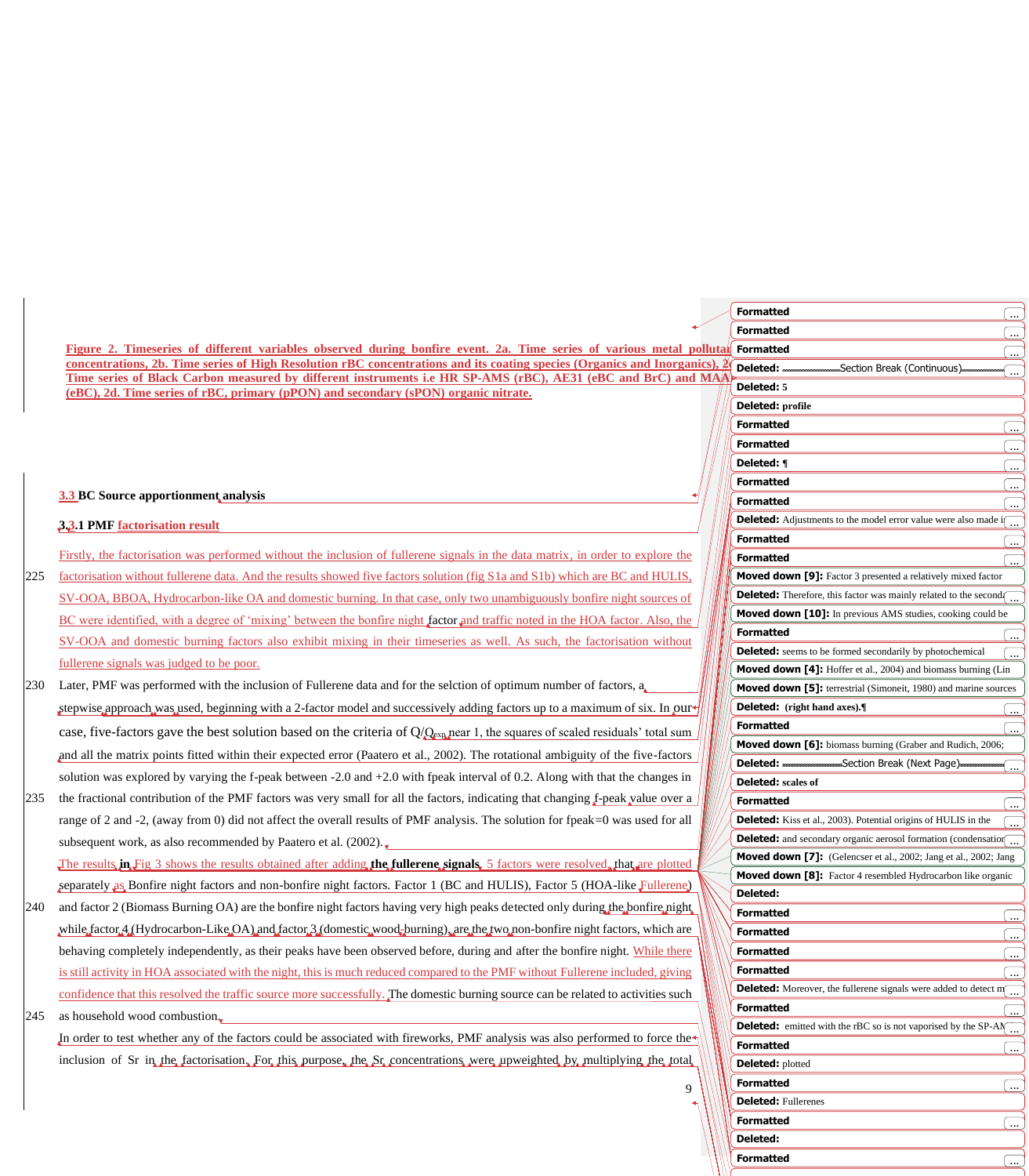

| <b>Formatted</b>      |         |
|-----------------------|---------|
| <b>Formatted</b>      |         |
| <b>Formatted</b>      |         |
| <b>Formatted</b>      | ب<br>ب  |
| <b>Formatted</b>      |         |
| <b>Formatted</b>      |         |
| <b>Formatted</b>      | <u></u> |
| <b>Formatted</b>      |         |
|                       |         |
| Deleted: 8            |         |
| Deleted: .            |         |
| <b>Formatted</b>      |         |
| Moved (insertion) [4] |         |
| <b>Formatted</b>      |         |
| Moved (insertion) [6] |         |
| <b>Formatted</b>      |         |
| <b>Formatted</b>      |         |
| Moved (insertion) [5] |         |
| <b>Formatted</b>      | ÷       |
| <b>Formatted</b>      |         |
| <b>Formatted</b>      |         |
| <b>Formatted</b>      | ÷.      |
| <b>Formatted</b>      |         |
| <b>Formatted</b>      | <u></u> |
| <b>Formatted</b>      |         |
| <b>Formatted</b>      |         |
| <b>Formatted</b>      | ÷       |
| <b>Formatted</b>      |         |
| <b>Formatted</b>      | <u></u> |
| <b>Formatted</b>      |         |
| <b>Formatted</b>      |         |
| <b>Formatted</b>      |         |
| <b>Formatted</b>      |         |
| <b>Formatted</b>      |         |
| <b>Formatted</b>      | <u></u> |
| <b>Formatted</b>      |         |
| <b>Formatted</b>      | <u></u> |
| Moved (insertion) [7] |         |
| <b>Formatted</b>      |         |
| <b>Formatted</b>      | ÷       |
|                       |         |
| <b>Formatted</b>      |         |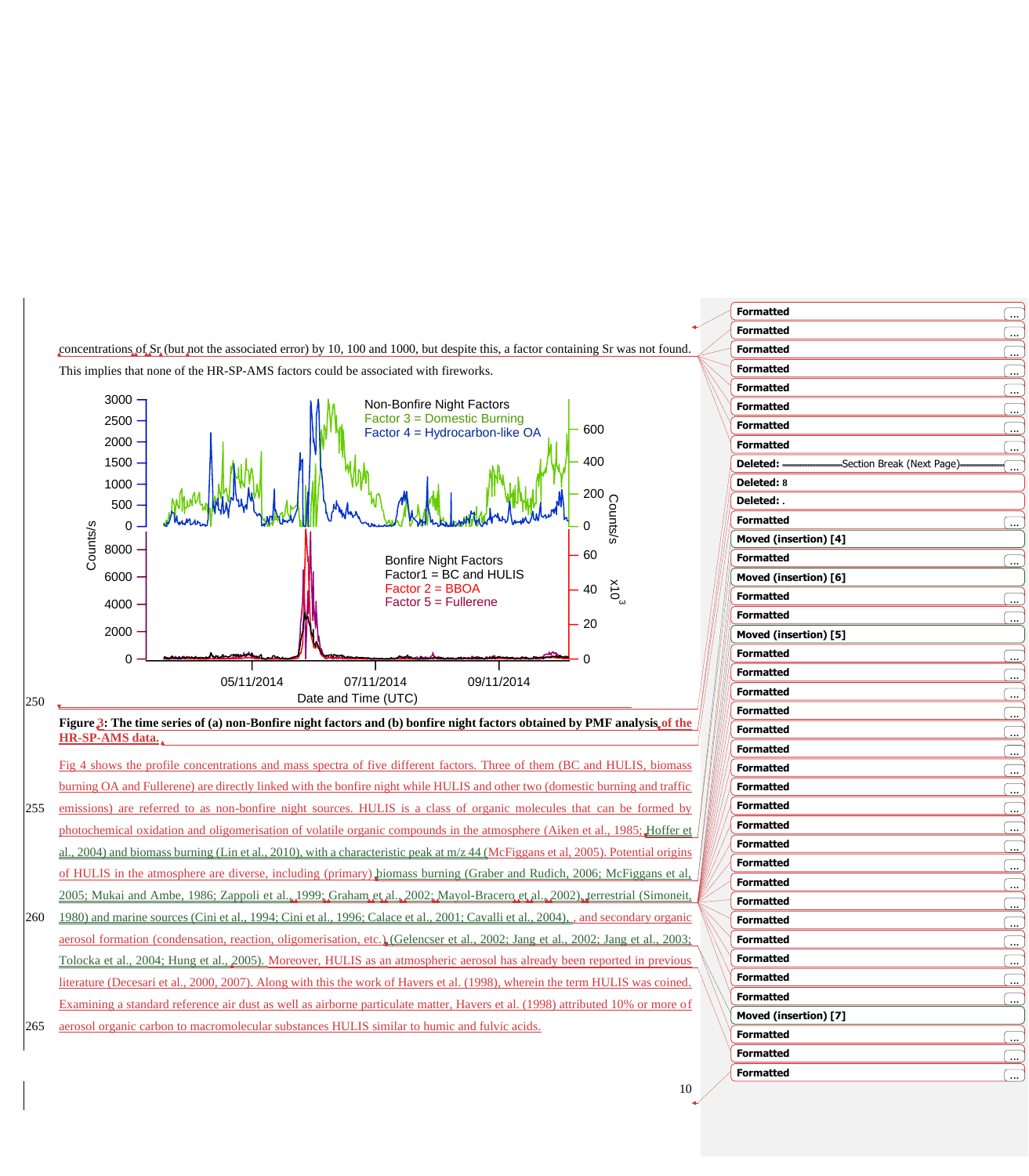

**Formatted:** Footer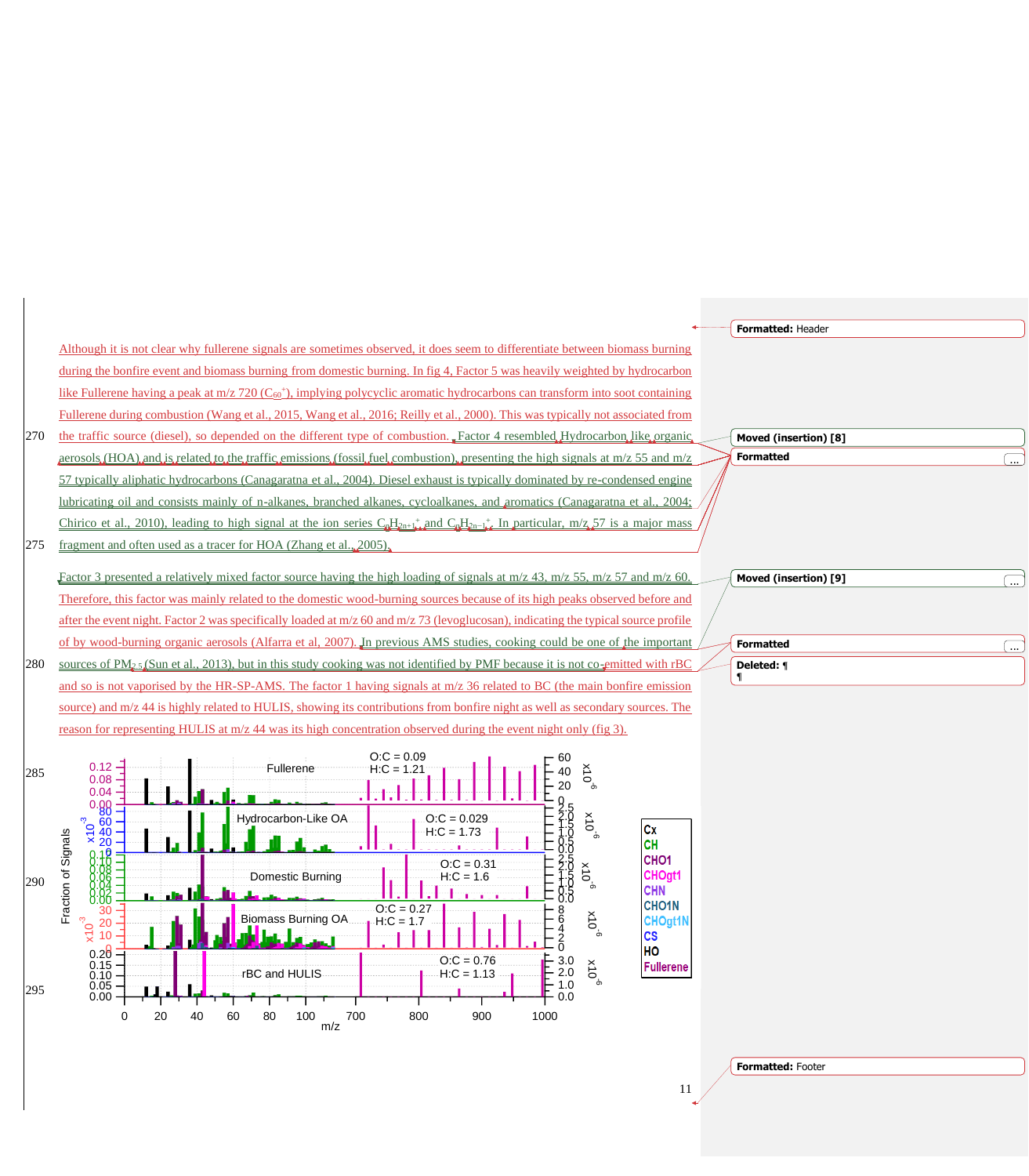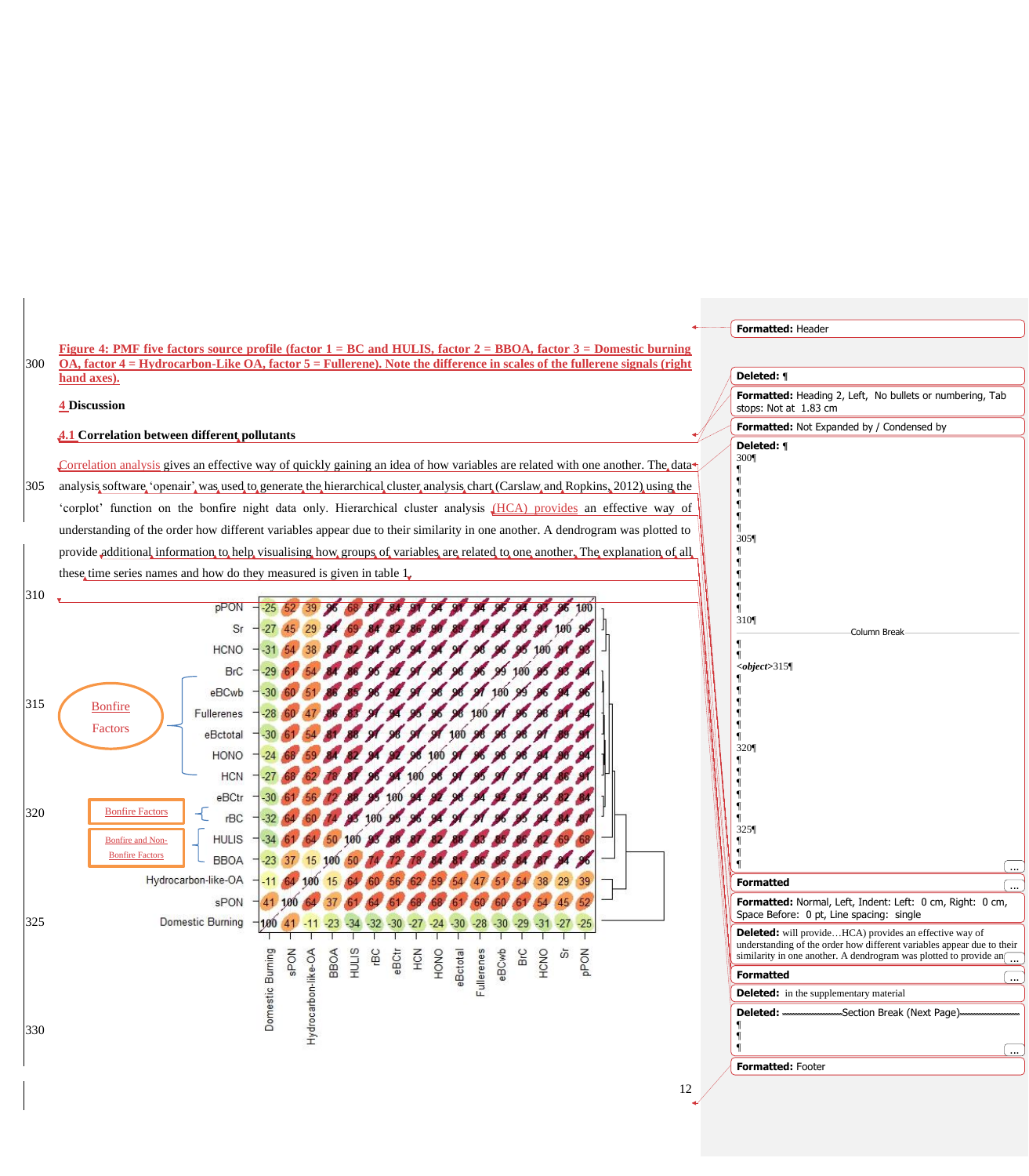|     | Figure 5: The similarity between different pollutant time series through hierarchical cluster analysis (HCA).                                   |
|-----|-------------------------------------------------------------------------------------------------------------------------------------------------|
|     | In fig.5, a significant correlation was observed between Fullerene, eBC <sub>total</sub> , HONO, HCN, rBC. The reason is that all of these      |
|     | are primary pollutants and directly released from the bonfire emissions. HCN and HONO are nitrogen containing gases that                        |
| 335 | were released during the bonfire night from the wood fires (Le Breton et al., 2013; Wang et al., 2016). eBC <sub>IV</sub> (Black Carbon         |
|     | emission from traffic) has also shown a strong correlation with the rBC because it is also contributed to by primary pollutants                 |
|     | and is also influenced by the bonfires. HULIS and BBOA have a very close relationship, which indicates that both are bonfire                    |
|     | factors, but on the other hand HULIS also has some relationship with the secondary sources, as discussed previously,                            |
|     | Hydrocarbon-like OA and sPON have a close similarity because just like sPON, the peak of Hydrocarbon-like OA has been                           |
| 340 | observed before and after the event night. Sr and pPON and HCNO show some similarity, but as discussed previously, 'Sr' is                      |
|     | behaving as a separate factor, when subject to PMF analysis. Upon closer inspection, it can be seen that while having a high                    |
|     | degree of correlation, the peak of Sr occurs at a slightly different time. A correlation was seen between $BrC_4$ and $eBC_{wb}$ . (Black       |
|     | carbon emissions from wood, burning which is expected, as BrC is normally associated with wood-burning And the last factor.                     |
|     | i.e. domestic burning is behaving as a separate factor and showing no or very less correlation with any sources.                                |
| 345 | Based on HCA plot, a time series graph was also plotted to investigate the timings of all pollutants having strong relationship                 |
|     | among one another (fig. $\bar{J}$ ). The second group which showed the strong correlation was HCNO and factor 5 (hydrocarbon-like,              |
|     | $\text{Fullerene},$ with the $r_i^2$ value of 0.96. Isocyanic acid (HNCO) is another highly toxic. long-lived gas (lifetime of days to decades; |
|     | (Borduas et al., 2016) emitted from biomass burning (BB) with similar anthropogenic and biogenic sources as HCN.                                |
|     | Alternative urban sources of HNCO are attributed to primary activity such as automotive emission (Jathar et al., 2017),                         |
| 350 | residential heating (BB) (Woodward-Massey et al., 2014), and industrial processes (Sarkar et al., 2016), although is clearly                    |
|     | related to the bonfire event here. A reason for the close but not perfect relationship between the groups could be due to their                 |
|     | same emission sources but at different stages of the burn during the bonfire night, or possibly different bonfires in the region                |
|     | whose plumes arrived at the site at different times.                                                                                            |
|     |                                                                                                                                                 |

| <b>Formatted</b>                                                              | ÷                    |
|-------------------------------------------------------------------------------|----------------------|
| <b>Deleted:</b> 9: The similarity between different pollutants wit $\boxed{}$ |                      |
| <b>Deleted:</b> 9, a significant correlation was observed between             | ___                  |
| <b>Formatted</b>                                                              | ÷                    |
| Deleted: the                                                                  |                      |
| <b>Formatted</b>                                                              |                      |
| <b>Deleted:</b> has been                                                      |                      |
| <b>Formatted</b>                                                              |                      |
| Deleted: 2015). BCtr                                                          |                      |
| <b>Formatted</b>                                                              | $\mathbf{r}$         |
| <b>Deleted:</b> the                                                           |                      |
| <b>Formatted</b>                                                              |                      |
| <b>Deleted:</b> the source of                                                 | $\ddotsc$            |
| <b>Formatted</b>                                                              |                      |
| Deleted: have direct influence from all the bonfire factors. The              |                      |
| <b>Formatted</b>                                                              |                      |
| <b>Deleted:</b> has                                                           |                      |
|                                                                               |                      |
| <b>Formatted</b>                                                              |                      |
| <b>Deleted:</b> depicts                                                       |                      |
| <b>Formatted</b>                                                              | $\ddot{\phantom{a}}$ |
| <b>Deleted:</b> have                                                          |                      |
| <b>Formatted</b>                                                              |                      |
| <b>Deleted:</b> , so it also has some contributions towards the non-          | <u>(…</u>            |
| <b>Formatted</b>                                                              |                      |
| <b>Deleted: has</b>                                                           |                      |
| <b>Formatted</b>                                                              |                      |
| <b>Deleted:</b> due to the reason that                                        |                      |
| <b>Formatted</b>                                                              |                      |
| <b>Deleted:</b> are showing                                                   |                      |
| <b>Formatted</b>                                                              |                      |
| <b>Deleted:</b> complete                                                      |                      |
| <b>Formatted</b>                                                              | <u></u>              |
| <b>Deleted:</b> While pPON and HCNO both are primary                          |                      |
| <b>Formatted</b>                                                              |                      |
| Deleted: this fact                                                            |                      |
| <b>Formatted</b>                                                              |                      |
| <b>Deleted:</b> their peaks are occurring                                     |                      |
| <b>Formatted</b>                                                              | <u></u>              |
| <b>Deleted:</b> the same time period but from                                 |                      |
| <b>Formatted</b>                                                              | <u>.</u>             |
| Deleted: sources. However,                                                    |                      |
| <b>Formatted</b>                                                              | یبا                  |
| Deleted: BC <sub>wb</sub> , because BrC is mainly released due to the         |                      |
| <b>Formatted</b>                                                              | $\cdots$             |
| Deleted: of                                                                   |                      |
| <b>Formatted</b>                                                              | ĺ<br>$\ddotsc$       |
|                                                                               |                      |

 $\frac{13}{4}$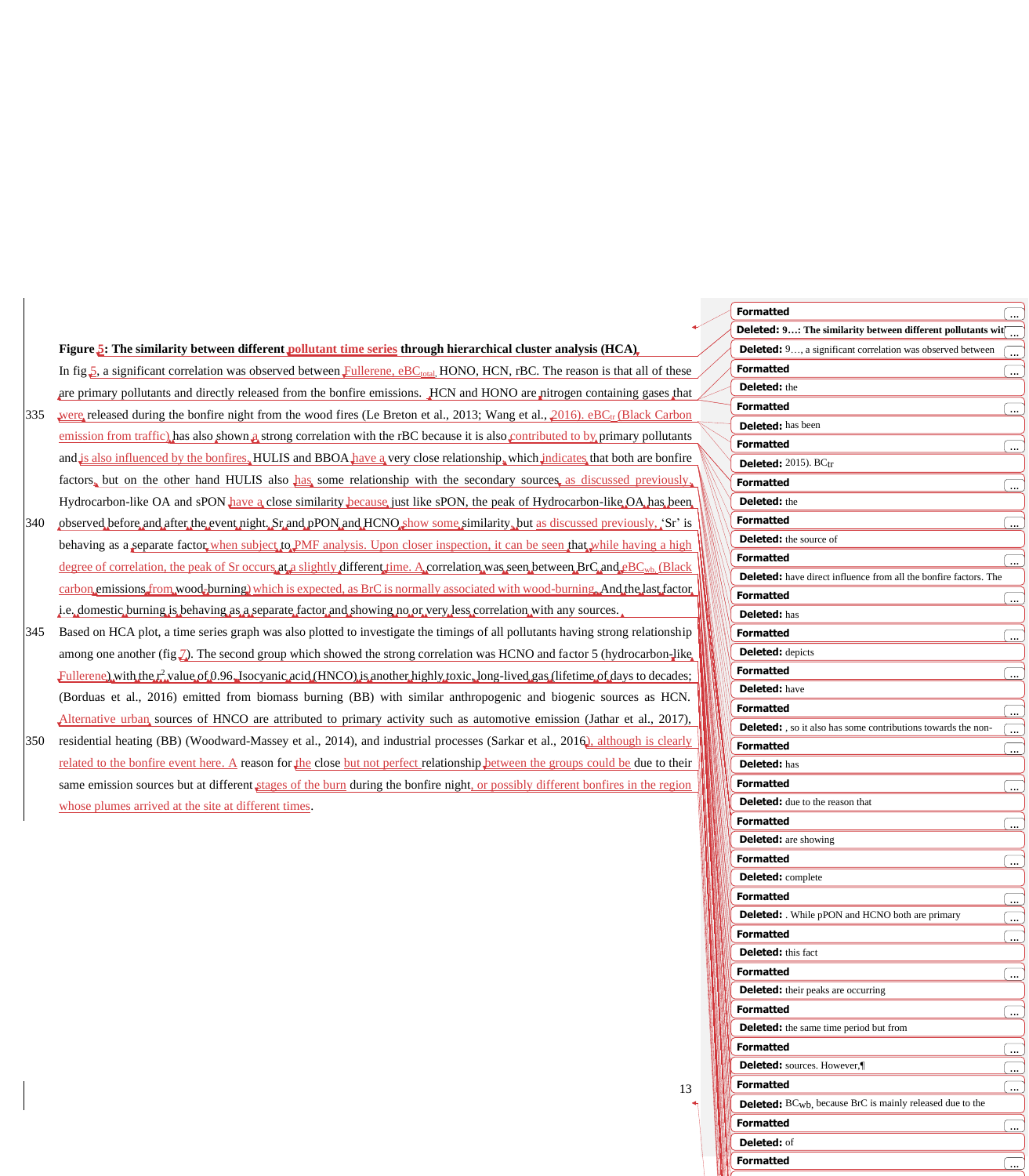

365

**Formatted:** Footer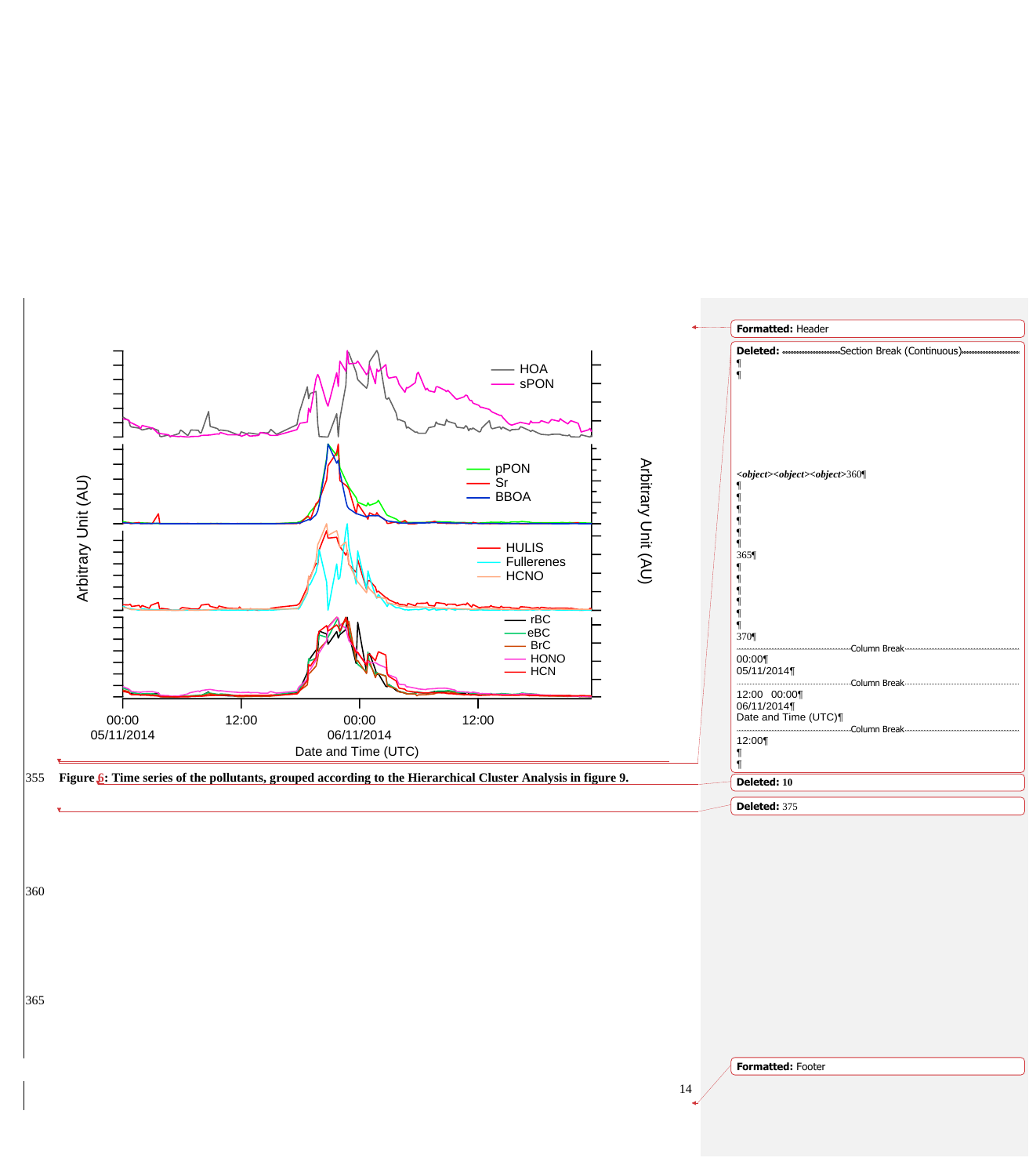**Formatted:** Header

| Table 1: Explanation of the time series used in figure 5 and 6. |                                                                                                                 |                                  |  |  |  |  |  |  |
|-----------------------------------------------------------------|-----------------------------------------------------------------------------------------------------------------|----------------------------------|--|--|--|--|--|--|
| FamilyCx $(rBC1)$                                               | <b>Refractory Black Carbon</b>                                                                                  | Measured from HR-SP-AMS          |  |  |  |  |  |  |
| $e$ BC $)^2$                                                    | <b>Black Carbon</b>                                                                                             | <b>Measured from MAAP</b>        |  |  |  |  |  |  |
| BrC <sup>2</sup>                                                | <b>Brown Carbon</b>                                                                                             | Measured<br>Aethalometer<br>from |  |  |  |  |  |  |
|                                                                 |                                                                                                                 | AE31                             |  |  |  |  |  |  |
| <b>BC</b> <sub>total</sub>                                      | <b>BC</b><br>from<br>AE31<br>Total                                                                              |                                  |  |  |  |  |  |  |
|                                                                 | $(eBCtr+eBCwb)$                                                                                                 |                                  |  |  |  |  |  |  |
| $e$ B $Ctr$                                                     | <b>Black Carbon (traffic emissions)</b>                                                                         | Measured<br>Aethalometer<br>from |  |  |  |  |  |  |
|                                                                 |                                                                                                                 | AE31                             |  |  |  |  |  |  |
| $e$ B $C$ <sub>wb</sub>                                         | <b>Black Carbon (Wood-Burning)</b>                                                                              | Aethalometer<br>Measured<br>from |  |  |  |  |  |  |
|                                                                 |                                                                                                                 | <b>AE31</b>                      |  |  |  |  |  |  |
| HONO <sup>3</sup>                                               | <b>Nitrous Acid</b>                                                                                             | Measured from ToF-CIMS           |  |  |  |  |  |  |
| HCN <sup>3</sup>                                                | <b>Hydrogen Cyanide</b>                                                                                         | Measured from ToF-CIMS           |  |  |  |  |  |  |
| H CNO <sup>3</sup>                                              | <b>Isocyanic Acid</b>                                                                                           | Measured from ToF-CIMS           |  |  |  |  |  |  |
| Fullerene <sup>1</sup>                                          | Fullerene                                                                                                       | Measured from HR-SP-AMS from     |  |  |  |  |  |  |
|                                                                 |                                                                                                                 | <b>HR-SP-AMS</b>                 |  |  |  |  |  |  |
| <b>BC</b> and <b>HULIS<sup>1</sup></b>                          | <b>HULIS</b>                                                                                                    | Measured from HR-SP-AMS from     |  |  |  |  |  |  |
|                                                                 |                                                                                                                 | HR-SP-AMS                        |  |  |  |  |  |  |
| pPON <sup>2</sup>                                               | Particulate<br>Organic<br>Primary                                                                               | Measured by Aerosol Mass         |  |  |  |  |  |  |
|                                                                 | Nitrate                                                                                                         | Spectrometer (AMS) by using      |  |  |  |  |  |  |
|                                                                 |                                                                                                                 | 46:30 ratio (Reyes et al, 2018)  |  |  |  |  |  |  |
| $\mathrm{sPON}^2$                                               | Particulate<br>Organic<br>Secondary                                                                             | Measured by Aerosol Mass         |  |  |  |  |  |  |
|                                                                 | Nitrate                                                                                                         | Spectrometer (AMS) by using      |  |  |  |  |  |  |
|                                                                 |                                                                                                                 | 46:30 ratio.                     |  |  |  |  |  |  |
| HOA <sup>1</sup>                                                | Hydrocarbon-like Organic Aerosol                                                                                | Factor derived by PMF analysis   |  |  |  |  |  |  |
|                                                                 |                                                                                                                 | from HR-SP-AMS                   |  |  |  |  |  |  |
| $BBOA1$                                                         | <b>Biomass Burning Organic Aerosol</b>                                                                          | Factor derived by PMF analysis   |  |  |  |  |  |  |
|                                                                 |                                                                                                                 | from HR-SP-AMS                   |  |  |  |  |  |  |
| $Sr^1$                                                          | <b>Strontium Metal</b>                                                                                          | Measured from HR-SP-AMS          |  |  |  |  |  |  |
| <b>Domestic Burning</b> <sup>1</sup>                            | Domestic burning                                                                                                | Factor derived by PMF analysis   |  |  |  |  |  |  |
|                                                                 |                                                                                                                 | from HR-SP-AMS                   |  |  |  |  |  |  |
|                                                                 | <sup>1</sup> rBC, Sr, Fullerene, Hydrocarbon-like OA, Domestic burning, BBOA, BC and HULIS (Current Case study) |                                  |  |  |  |  |  |  |

derived by PMF from HR-SP-AMS

<sup>2</sup>pPON, sPON, eBC and BrC, (AE31), eBC (MAAP) (Reyes et al, 2018) <sup>3</sup>HCN, HCNO, HONO (Priestley et al, 2018a)

Another close correlation was factor 1 (HULIS) with an  $r_{\rm A}^2$  of 0.82 with Fullerene. The reason for this high correlation is-370 because of the very high concentration released during the bonfire event. In terms of sPON and factor 4 (traffic emissions), both are showing moderate correlation i.e.  $r_{\text{max}}^2 = 0.64$ . The  $r_{\text{max}}^2$  in this case is much lower than the other grouping because traffic emissions are the primary source, not a secondary source, so their relationship is likely coincidental, maybe modulated by the

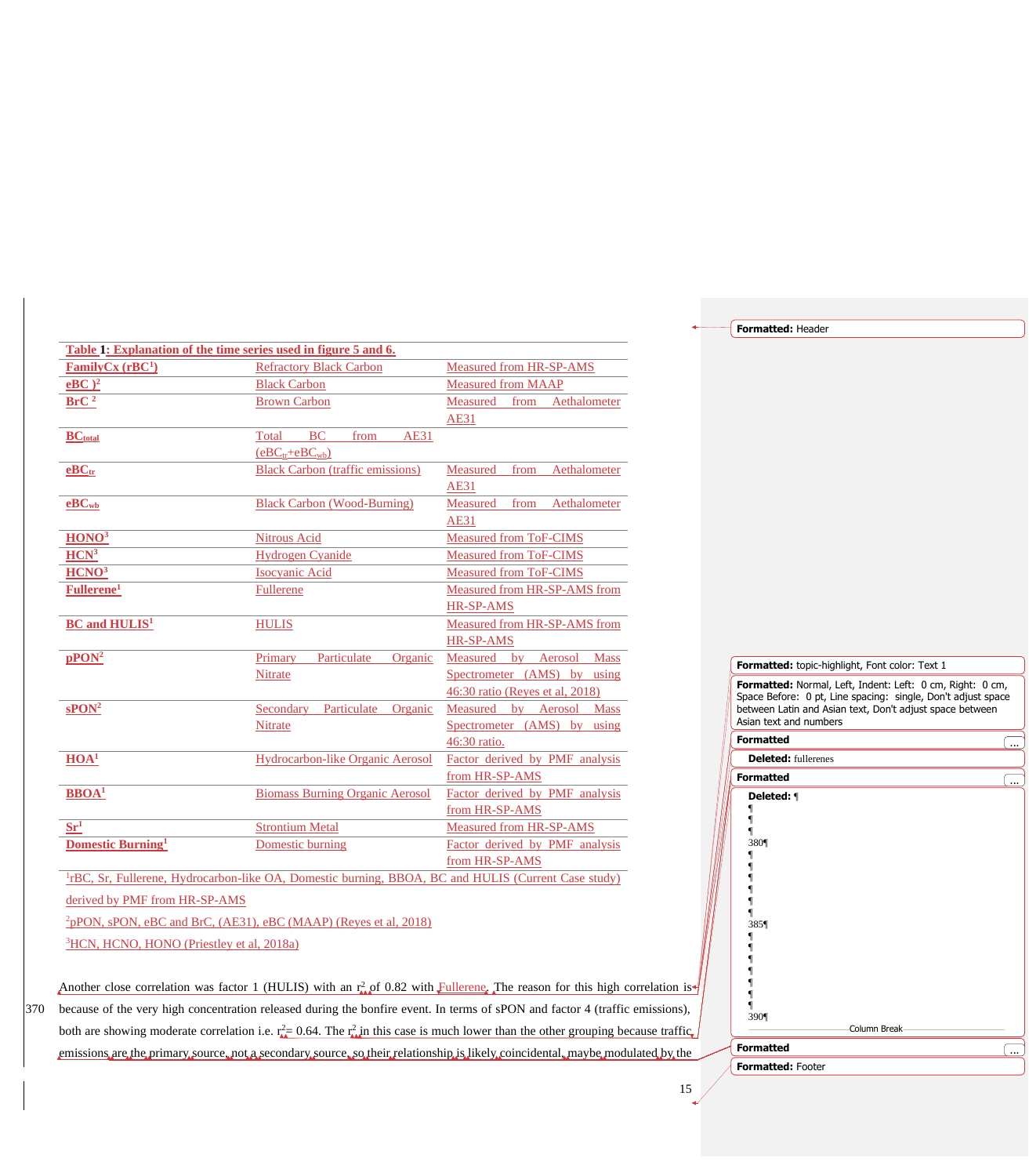|     |                                                                                                                                                           | Formatted: Header                                                                                                                                                                                                                                           |
|-----|-----------------------------------------------------------------------------------------------------------------------------------------------------------|-------------------------------------------------------------------------------------------------------------------------------------------------------------------------------------------------------------------------------------------------------------|
|     | boundary layer. The last group of pollutants having close correlation included pPON, Sr and factor 2 (biomass burning OA).                                | <b>Formatted</b>                                                                                                                                                                                                                                            |
|     | In a previous research study (Reyes el al., 2018). ME-2 analysis indicated the presence of two different types of PON, in which                           |                                                                                                                                                                                                                                                             |
| 375 | particularly, pPON, are, primarily, emitted along with BBOA, concentrations. According to Zhang et al., (2016), PON, are, related                         | <b>Formatted</b><br>$\boxed{}$                                                                                                                                                                                                                              |
|     | mainly to the primary sources of combustion.                                                                                                              | Deleted: 1                                                                                                                                                                                                                                                  |
|     | The firework tracer Sr has shown some correlation with pPON and BBOA , but their peaks occurred at slightly different times.                              | Formatted: Heading 2, Left, No bullets or numbering, Tab<br>stops: Not at 0.87 cm                                                                                                                                                                           |
|     | So, in spite, of the high correlation, this implies that they're not identical. It could be that if the firework display occurred at                      | Formatted: Not Expanded by / Condensed by                                                                                                                                                                                                                   |
|     | the beginning of the bonfire event their emissions maybe coincident with the pyrolysis emissions on bonfire begin to be lit, as                           | Section Break (Continuous).                                                                                                                                                                                                                                 |
| 380 | distinct from the smouldering emissions later (Haslett et al., 2017), however, without specific knowledge of the timings of the                           |                                                                                                                                                                                                                                                             |
|     | events that contribute to these emissions, it is difficult to conclude this. Coupled with the fact that Sr could not be incorporated                      |                                                                                                                                                                                                                                                             |
|     | with any of the factors in this study, this would be consistent with the notion that fireworks are not the soot sources reported                          |                                                                                                                                                                                                                                                             |
|     | here or in Reyes et al. $(2018)$ .                                                                                                                        |                                                                                                                                                                                                                                                             |
|     |                                                                                                                                                           | 3951                                                                                                                                                                                                                                                        |
|     | 4.2 Relative contributions of the different factors to the HR-SP-AMS signal and the BC budget:                                                            |                                                                                                                                                                                                                                                             |
| 385 | This data can be used to estimate the relative contributions of the different sources to the overall signal and the black carbon                          |                                                                                                                                                                                                                                                             |
|     | assuming that the divergence of the aerosol in the beam is the same for all particle types and hence the efficiency is same for                           |                                                                                                                                                                                                                                                             |
|     | all particle types. Fig $\mathcal{S}(a)$ illustrates the total signal fraction of BC accounted by each BC sources released during the Bonfire             | <b>Formatted</b><br>ra 1999.<br>Politika politika politika politika politika politika politika politika politika politika politika po<br>Politika politika politika politika politika politika politika politika politika politika politika politika po<br> |
|     | event. The total mass fraction was obtained directly by the PMF analysis. The five factors have been divided into two different                           | Formatted: Font color: Text 1                                                                                                                                                                                                                               |
|     | categories i.e. Bonfire factors and non-Bonfire factors. The Bonfire factors are HOA-like-Fullerene and BBOA, while HOA                                   | Deleted: 11<br><b>Formatted</b>                                                                                                                                                                                                                             |
| 390 | and domestic burning are the non-bonfire sources and HULIS having contributions from both. The biggest contribution from                                  | $\boxed{}$<br><b>Deleted:</b> Fullerenes                                                                                                                                                                                                                    |
|     | the event was BBOA, contributing 54% out of total signal fraction followed by traffic emissions (13%), HOA-like-Fullerene                                 | <b>Formatted</b><br>(  )                                                                                                                                                                                                                                    |
|     | $(11\%)$ , HULIS (9%) and domestic burning (8%), Fig. $\{(b)$ shows the mass fraction of only black carbon from each PMF factor.                          | Deleted: 11                                                                                                                                                                                                                                                 |
|     | profile The BC only mass fraction was calculated by multiplying the total signal fraction with the fraction of rBC in each                                | <b>Formatted</b><br>$\boxed{}$                                                                                                                                                                                                                              |
|     | factor and then renormalise to 1. According to analysis, HOA-like Fullerene contributed the highest fraction i.e. 42% followed                            | <b>Deleted:</b> renormalize                                                                                                                                                                                                                                 |
| 395 | by the non-bonfire factor HOA (traffic emissions) with 27% contribution. The HULIS and BBOA have 13% and 10%                                              | Formatted: Font color: Text 1                                                                                                                                                                                                                               |
|     | contribution respectively while domestic burning has the least part with 7% only. Therefore, it has been clearly found that the                           | <b>Deleted: Fullerenes</b><br>Formatted: Font color: Text 1                                                                                                                                                                                                 |
|     | two major sources of BC are HOA-like-Fullerene, and traffic emissions. While in fig. $\Omega$ shows the quantitative data of BC                           | <b>Deleted: Fullerenes</b>                                                                                                                                                                                                                                  |
|     | signals in $\mu$ g m <sup>-3</sup> after scaling them to the AE31 eBC <sub>950</sub> data. This time series was generated by following the same procedure | Formatted: Font color: Text 1                                                                                                                                                                                                                               |
|     | for BC signal fraction out of total signal fraction and normalising to the total BC signal. According to the time series BC from                          | Deleted: 12                                                                                                                                                                                                                                                 |
| 400 | Fullerene and BBOA showed the highest signals during the bonfire night-time period followed by HULIS, domestic burning                                    | Formatted: Font color: Text 1, Not Raised by / Lowered by                                                                                                                                                                                                   |
|     |                                                                                                                                                           | Deleted: BC950                                                                                                                                                                                                                                              |
|     | and traffic emissions.                                                                                                                                    | <b>Formatted</b><br>(  )                                                                                                                                                                                                                                    |
|     |                                                                                                                                                           | <b>Deleted: Fullerenes</b>                                                                                                                                                                                                                                  |
|     |                                                                                                                                                           | <b>Formatted</b>                                                                                                                                                                                                                                            |
|     |                                                                                                                                                           | <b>Deleted:</b> during the bonfire night-time period followed by $HUI$ <sub></sub>                                                                                                                                                                          |
|     |                                                                                                                                                           | Formatted: Footer                                                                                                                                                                                                                                           |
|     | 16                                                                                                                                                        |                                                                                                                                                                                                                                                             |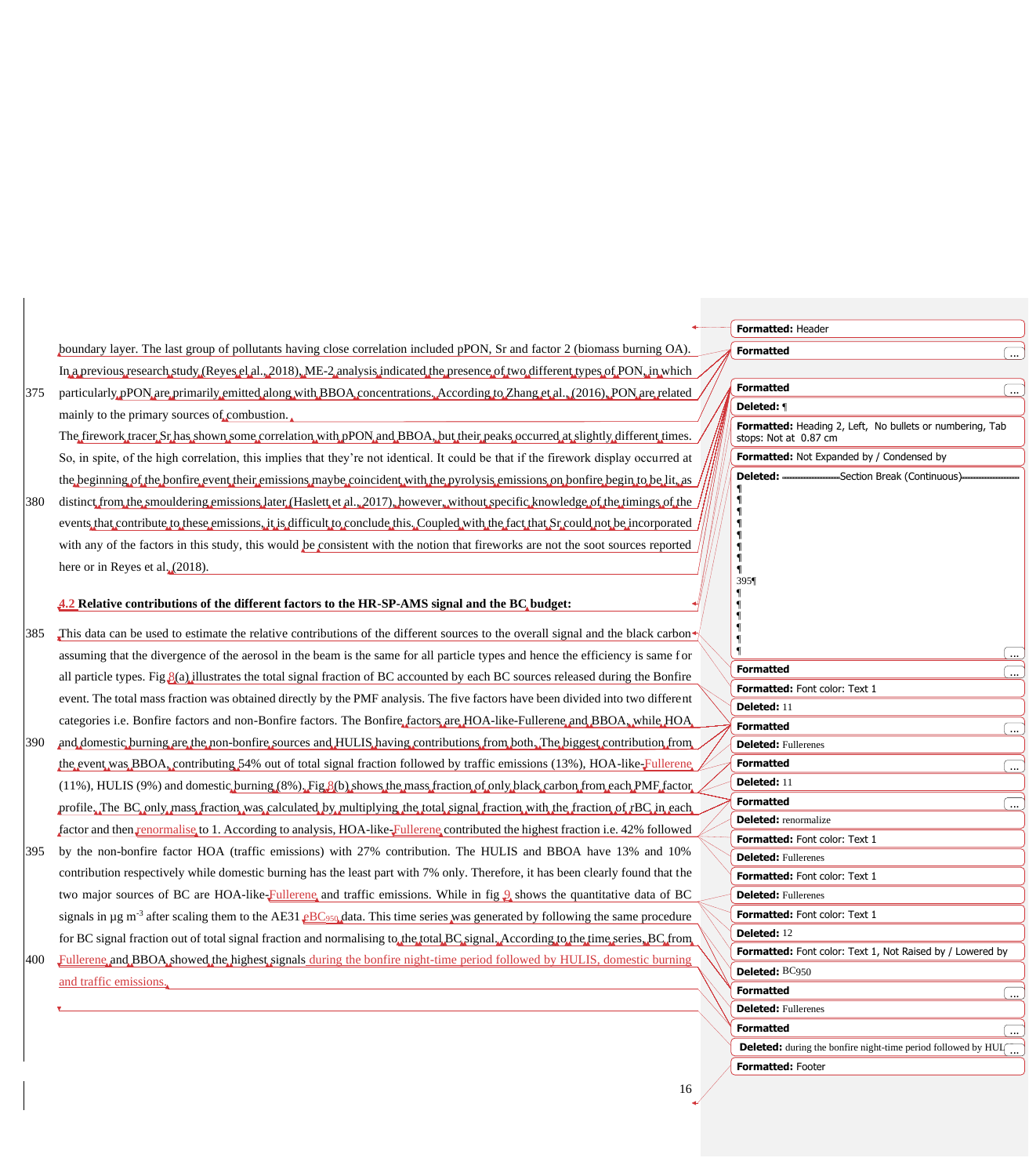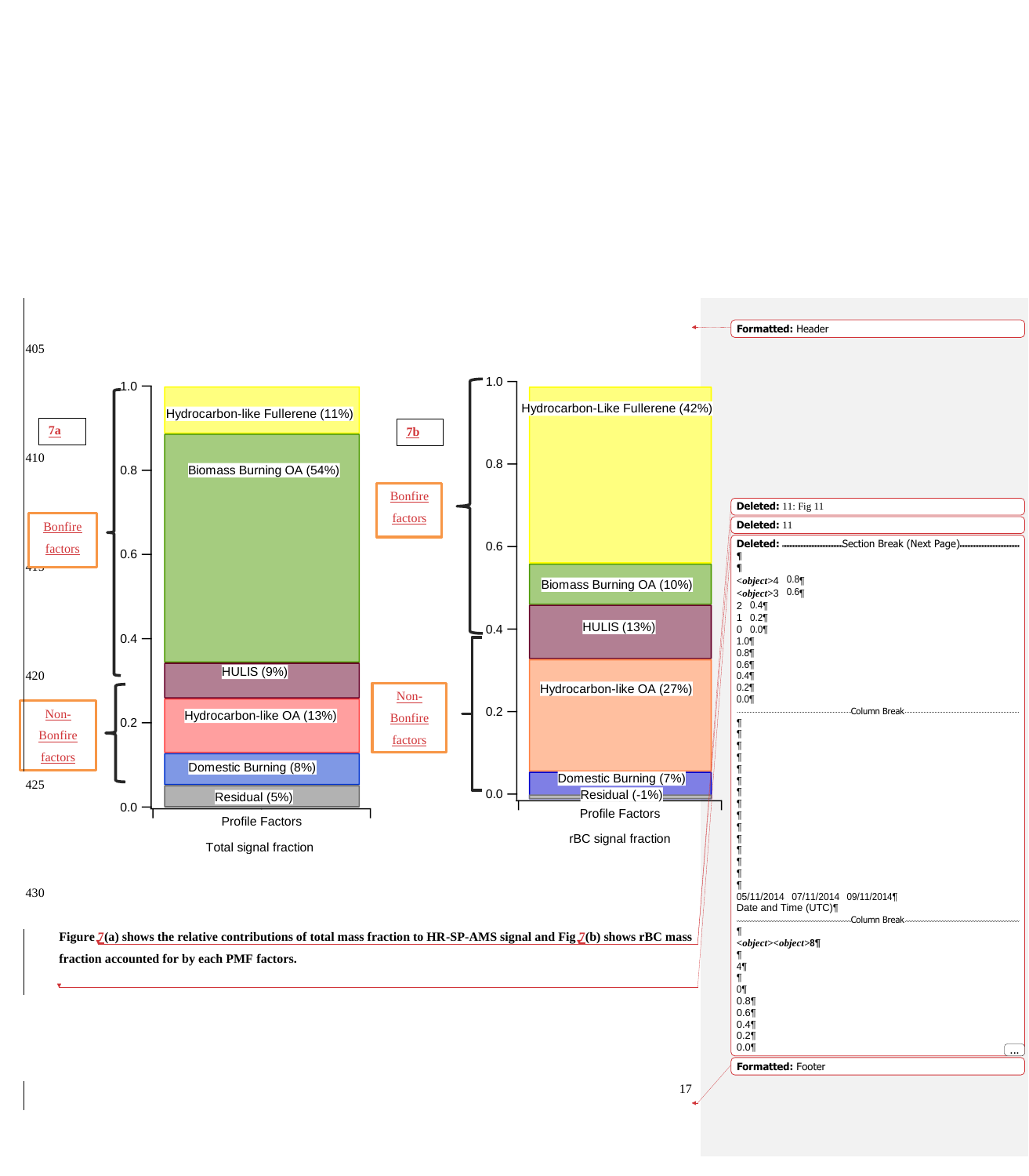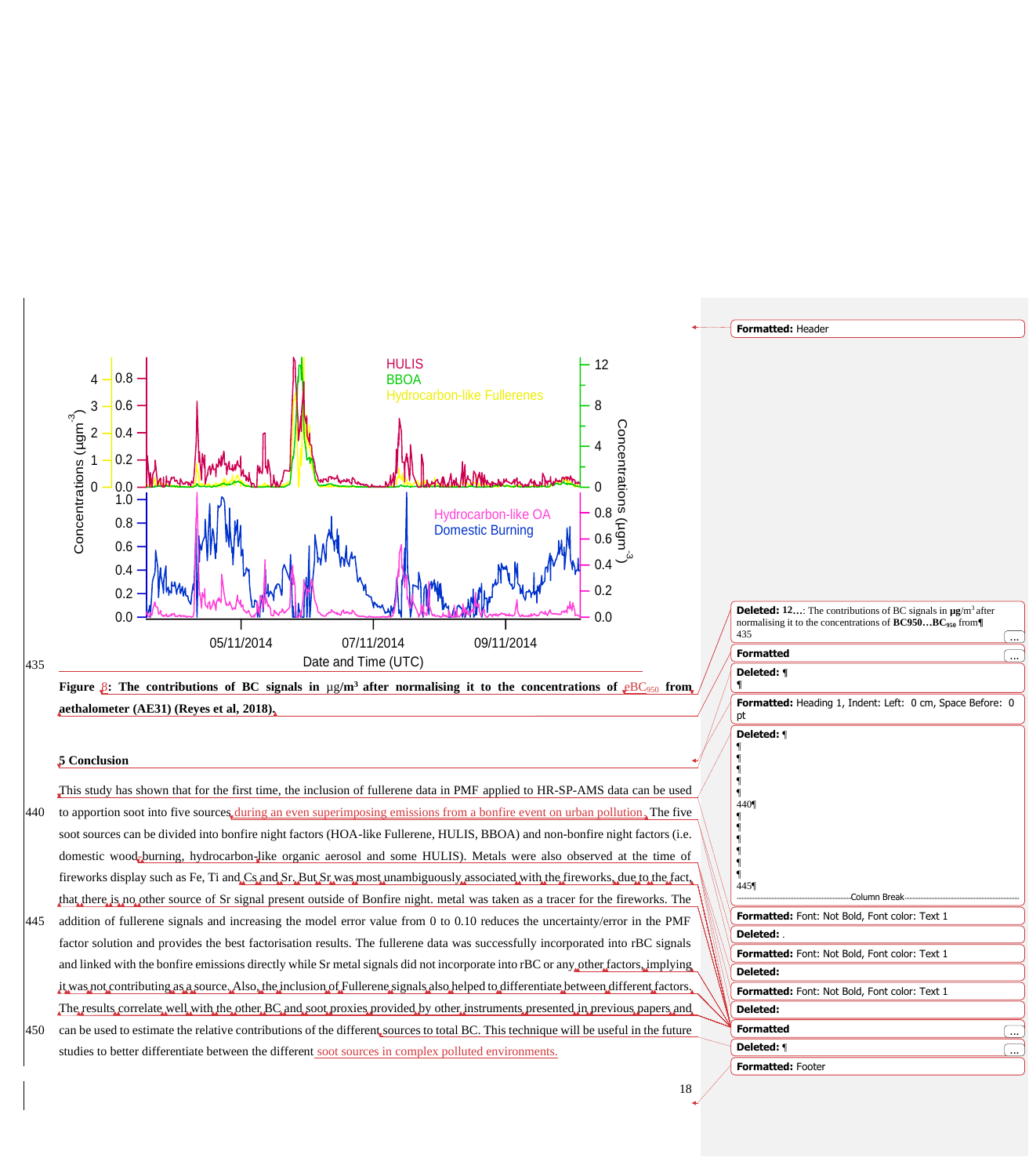|     |                                                                                                                                      | <b>Formatted</b>                                                                                          | 〔…〕            |
|-----|--------------------------------------------------------------------------------------------------------------------------------------|-----------------------------------------------------------------------------------------------------------|----------------|
|     |                                                                                                                                      | <b>Deleted:</b> 450 soot sources in complex polluted environments. $\begin{bmatrix} \ldots \end{bmatrix}$ |                |
|     | 6 References                                                                                                                         | <b>Formatted</b>                                                                                          |                |
|     | Aiken, G.R., McKnight, D.M. and Wershaw, R.L: Humic substances in soil, sediment, and water. Geochemistry, Isolation and             | <b>Formatted</b>                                                                                          | 〔…             |
|     |                                                                                                                                      | <b>Formatted</b>                                                                                          | ()             |
|     | Characterisation. New York: Wiley. 1985                                                                                              | Deleted: ¶                                                                                                | 〔…             |
| 455 | Aiken, A. C., DeCarlo, P. F., and Jimenez, J. L.: Elemental Analysis of Organic Species with Electron Ionization High-               | Deleted:                                                                                                  |                |
|     | Resolution Mass Spectrometry. Anal. Chem., 79, 8350-8358. 2007.                                                                      | <b>Formatted</b>                                                                                          | 〔…             |
|     | Alfarra, M. R., Prevot, A. S. H., Szidat, S., Sandradewi, J., Weimer, S., Lanz, V. A., Schreiber, D., Mohr, M., and                  | Deleted: Aiken, A. C., Salcedo, D., Cubison, M. J., Huffman, J.                                           |                |
|     | Baltensperger, U.: Identification of the mass spectral signature of organic aerosols from wood burning emissions, Environ.           | Moved down [11]: G.,                                                                                      |                |
|     | Sci. Technol., 41, 5770-5777, 10.1021/Es062289b, 2007.                                                                               | Moved down [12]: Chem. Phys.,                                                                             |                |
| 460 | Barescut, J.C., Gariel, J.C., Péres, J.M., Olivier, A., Tenailleau, L., Baron, Y., Maro, D. and Fontugne, M.: Measurement of         | Moved down [13]: Atmos. Chem<br><b>Formatted</b>                                                          |                |
|     | the carbon 14 activity at natural level in air samples. Radioprotection, $40(S1)$ , $S791-S796$ , $2005$ .                           | <b>Deleted:</b> and Jimenez, J. L.: Mexico City Aerosol Analysis Dur                                      |                |
|     | Bond, T. C., C. Zarzycki, M. G. Flanner, and Koch, D. M.: Quantifying immediate radiative forcing by black carbon and                | <b>Deleted:</b> 9, 6949-6981, doi:10.5194/acp-9-6633-2009, 2009.                                          |                |
|     | organicmatter with the Specific Forcing Pulse, Atmos. Chem. Phys., $11(4)$ , $1505-1525$ , doi: $10.5194$ /acp-11-1505-201, $2011$   | <b>Deleted:</b> Phys., 10, 5315-5341, doi: 10.5194/acp-10-5315-201                                        |                |
|     | Borduas, N., Place, B., Wentworth, G. R., Abbatt, J. P. D., & Murphy, J. G.: Solubility and reactivity of HNCO in water:             | <b>Formatted</b>                                                                                          |                |
|     |                                                                                                                                      | <b>Formatted</b>                                                                                          | 〔…             |
| 465 | Insights into HNCO's fate in the atmosphere Atmospheric Chemistry and Physics 16(2) 703-714                                          | <b>Formatted</b>                                                                                          |                |
|     | https://doi.org/10.5194/acp-16-703-2016, 2016.                                                                                       | <b>Deleted:</b>                                                                                           |                |
|     | Buchner N, Ale-Agha N, Jakob S, Sydlik U, Kunze K, and Unfried K, et al. Unhealthy diet and ultrafine carbon black particles         | Deleted:                                                                                                  |                |
|     | induce senescence and disease associated phenotypic changes. Exp Gerontol, 48(1), 8-16, 2013.                                        | <b>Deleted:</b>                                                                                           |                |
|     | Bruns, E. A., Perraud, V., Zelenyuk, A., Ezell, M. J., Johnson, S. N., Yu, Y., Imre, D., Finlayson-Pitts, B. J., and Alexander,      | <b>Formatted</b>                                                                                          | 〔…             |
| 470 | M. L.: Comparison of ftir and particle mass spectrometry for the measurement of particulate organic nitrates, Environ. Sci.          | Deleted:                                                                                                  |                |
|     | Technol., 44, 1056-1061, https://doi.org/10.1021/es9029864, 2010.                                                                    | <b>Formatted</b>                                                                                          | l              |
|     | Calace, N., Petronio, B. M., Cini, R., Stortini, A. M., Pampaloni, B., and Udisti, R.: Humic marine matter and insoluble             | Deleted:                                                                                                  |                |
|     | materials in Antarctic snow, Int. J. Environ. Anal. Chem., 79, 331-348, 2001.                                                        | <b>Formatted</b>                                                                                          | 〔…〕            |
|     | Canagaratna, M. R., Jayne, J. T., Ghertner, D. A., Herndon, S., Shi, Q., Jimenez, J. L., Silva, P. J., Williams, P., Lanni, T.,      | Deleted:                                                                                                  |                |
|     |                                                                                                                                      | <b>Formatted</b><br>Deleted:                                                                              | 〔…〕            |
|     | 475 Drewnick, F., Demeriian, K. L., Kolb, C. E., and Worsnop, D. R.; Chase studies of particulate emissions from in-use new york     | Deleted:                                                                                                  |                |
|     | city vehicles, Aerosol Sci. Tech., 38, 555–573, https://doi.org/10.1080/02786820490465504, 2004.                                     | <b>Deleted:</b> . https://doi.org/10.5194/acp-16-703-2016,                                                |                |
|     | Canonaco, F., Crippa, M., Slowik, J. G., Baltensperger, U., and Prévôt, A., S., H.; SoFi, an, JGOR-based interface for the efficient | <b>Formatted</b>                                                                                          | (  )           |
|     | use of the generalised multilinear engine. (ME-2) for the source apportionment. ME-2 application to aerosol mass spectrometer        | <b>Deleted:</b>                                                                                           |                |
|     | data, Atmos. Meas. Tech., 6, 3649-3661, https://doi.org/10.5194/amt-6-3649-2013, 2013.                                               | <b>Formatted</b>                                                                                          | 〔…             |
| 480 | Cao, J., Xu, H., Xu, Q., Chen, B., and Kan, H.; Fine particulate matter constituents and cardiopulmonary mortality in a heavily      | Deleted:                                                                                                  |                |
|     | polluted Chinese city Environ. Health Perspect., 120 (3), 373-378, 2012.                                                             | <b>Formatted</b>                                                                                          | 〔…             |
|     | Carbone, S., Onasch, T., Saarikoski, S., Timonen, H., Saarnio, K., Sueper, D., Rönkkö, T., Pirjola, L., Worsnop, D. and              | Deleted:                                                                                                  |                |
|     | Hillamo, R: Characterisation of trace metals with the SP-AMS: detection and quantification. Atmospheric Measurement                  | <b>Deleted:</b>                                                                                           |                |
|     | Techniques Discussions, 8(6). 2015                                                                                                   | <b>Formatted</b>                                                                                          | 〔…〕            |
|     |                                                                                                                                      | Deleted:                                                                                                  |                |
|     | 19                                                                                                                                   | <b>Formatted</b>                                                                                          | 〔…             |
|     |                                                                                                                                      | <b>Formatted</b>                                                                                          | ( <sup>-</sup> |

**Formatted** ...

**Formatted** ...

**Formatted** ...

**Formatted**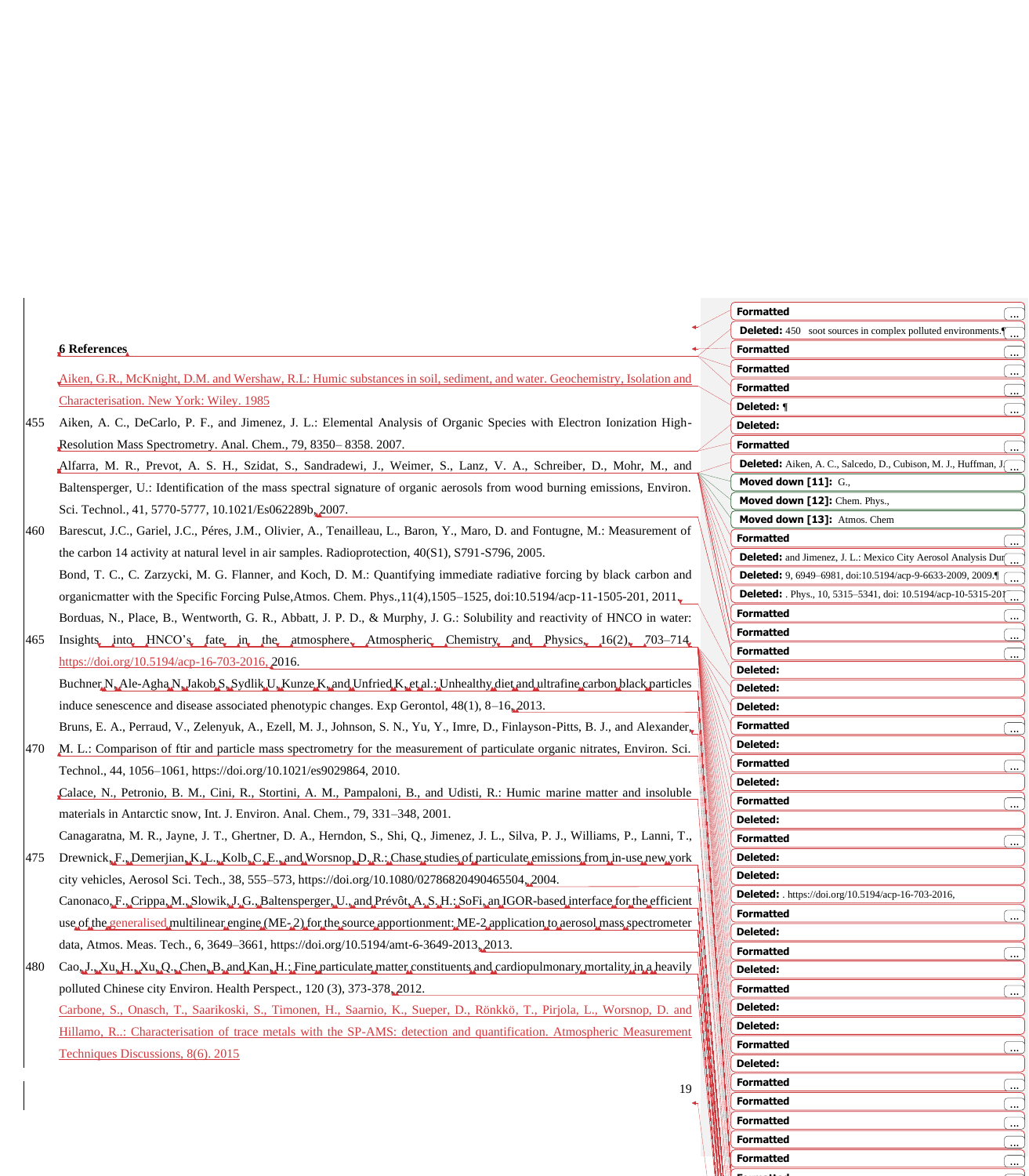|     |                                                                                                                                                                  | Formatted: Header                                                               |            |
|-----|------------------------------------------------------------------------------------------------------------------------------------------------------------------|---------------------------------------------------------------------------------|------------|
| 485 | Cavalli, F., Facchini, M. C., Decesari, S., Mircea, M., Emblico, L., Fuzzi, S., Ceburnis, D., Yoon, Y. J., O'Dowd, C. D.,                                        |                                                                                 |            |
|     | Putaud, J. P., and Dell'Acqua, A.: Advances in characterisation of size-resolved organic matter in marine aerosol over the                                       | <b>Deleted:</b> characterization                                                |            |
|     | North Atlantic, J. Geophys. Res.-Atmos., 109, D24215, doi:10.1029/2004JD005137, 2004.                                                                            | Formatted: Font color: Text 1                                                   |            |
|     | Chirico, R., DeCarlo, P.F., Heringa, M.F., Tritscher, T., Richter, R., Prevot, A.S. H., Dommen, J., Weingartner, E., Wehrle,                                     | <b>Formatted</b>                                                                | 〔…         |
|     | G., Gysel, M., Laborde, M., and Baltensperger, U.: Impact of Aftertreatment Devices on Primary Emissions and Secondary                                           | <b>Formatted</b>                                                                | $\boxed{}$ |
| 490 | Organic Aerosol Formation Potential from in-use Diesel Vehicles: Results from Smog Chamber Experiments. Atmos. Chem.                                             | <b>Formatted</b>                                                                | 〔…         |
|     | Phys., 10:11545-11563, 2010.                                                                                                                                     | <b>Formatted</b><br>Deleted:                                                    | l          |
|     | Cini, R., Innocenti, N. D., Loglio, G., Oppo, C., Orlandi, G., Stortini, A. M., Tesei, U., and Udisti, R.: Air-sea exchange: Sea                                 | <b>Formatted</b>                                                                | .          |
|     | salt and organic micro components in Antarctic snow, Int. J. Environ. Anal. Chem., 63, 15–27, 1996.                                                              | Section Break (Next Page)<br>Deleted:                                           |            |
|     | Cini, R., Innocenti, N., D., Loglio, G., Stortini, A., M., and Tesei, U.; Spectrofluorometric Evidence of The Transport Of Marine                                |                                                                                 |            |
| 495 | Organic-Matter In Antarctic Snow Via Air-Sea Interaction, Int. J. Environ. Anal. Chem., 55, 285–295, 1994.                                                       |                                                                                 |            |
|     | $\text{Cooke}_w W_u F_u C_u$ Liousse, H., Cachier, and Feichter, J.: Construction of a $1^{\circ}$ X, $1^{\circ}$ fossil fuel emission data set for carbonaceous | 515¶                                                                            |            |
|     | aerosol and implementation and radiative impact in the ECHAM4 model, J. Geophys.Res.,104(D18), 22137–22162, 1999.                                                |                                                                                 |            |
|     | Carslaw, D.C. and Ropkins, K.: Openair—an R package for air quality data analysis. Environmental Modelling & Software,                                           |                                                                                 |            |
|     | 27, 52-61, 2012.                                                                                                                                                 |                                                                                 |            |
| 500 | Crippa, M., Canonaco, F., Lanz, V. A., Aijälä, M., Allan, J. D., Carbone, S., Capes, G., Ceburnis, D., Dall'Osto, M., Day, D.                                    | 5201                                                                            |            |
|     | A., De- Carlo, P. F., Ehn, M., Eriksson, A., Freney, E., Hildebrandt Ruiz, L., Hillamo, R., Jimenez, J. L., Junninen, H.,                                        |                                                                                 |            |
|     | Kiendler-Scharr, A., Kortelainen, A.-M., Kulmala, M., Laaksonen, A., Mensah, A. A., Mohr, C., Nemitz, E., O'Dowd, C.,                                            |                                                                                 |            |
|     | Ovadnevaite, J., Pandis, S. N., Petäjä, T., Poulain, L., Saarikoski, S., Sellegri, K., Swietlicki, E., Tiitta, P., Worsnop, D. R.,                               |                                                                                 |            |
|     | Baltensperger, U., and Prévôt, A. S. H.: Organic aerosol components derived from 25 AMS data sets across Europe using a                                          | 525¶                                                                            |            |
| 505 | consistent ME-2 based source apportionment approach. Atmos. Chem. Phys., 14, 6159-6176, https://doi.org/10.5194/acp-14-                                          |                                                                                 |            |
|     | 6159-2014, 2014.                                                                                                                                                 |                                                                                 |            |
|     | Clark, H.: New directions. Light blue touch paper and retire, Atmos. Environ., 31, 2893–2894, https://doi.org/10.1016/s1352–                                     |                                                                                 |            |
|     | 2310(97)88278-7, 1997.                                                                                                                                           | Formatted: Font color: Text 1                                                   |            |
|     | Colbeck, I. and Chung, M.-C.: Ambient aerosol concentrations at a site in se england during bonfire night 1995, J. Aerosol                                       | <b>Deleted:</b> https://doi.org/10.1016/s1352-                                  |            |
| 510 | Sci., 27, Supplement 1, S449–S450, https://doi.org/10.1016/0021-8502(96)00297-2, 1996.                                                                           | Formatted: Font color: Text 1                                                   |            |
|     | Collaud Coen, M., Weingartner, E., Apituley, A., Ceburnis, D., Fierz-Schmidhauser, R., Flentje, H., Henzing, J. S., Jennings,                                    | <b>Deleted:</b> https://doi.org/10.1016/0021-<br>Formatted: Font color: Text 1  |            |
|     | $S_{\bullet}G_{\bullet}$ Moerman, M., Petzold, A., Schmid, O., and Baltensperger, U.: Minimising light absorption measurement artifacts of the                   | Moved (insertion) [11]                                                          |            |
|     | Aethalometer: evaluation of five correction algorithms, Atmos. Meas. Tech., 3, 457-474, 10.5194/amt-3-457-2010, 2010                                             | Formatted: Font color: Text 1                                                   |            |
|     | Comero, S., Capitani, L. and Gawlik, B.M.: Positive Matrix Factorisation (PMF)–An introduction to the chemometric                                                | Deleted: 1<br>S. G., Moerman, M., Petzold, A., Schmid, O., and Baltensperger, [ |            |
| 515 | evaluation of environmental monitoring data using PMF. Office for Official Publications of the European Communities,                                             | <b>Formatted</b>                                                                |            |
|     | Luxembourg, 59, 2009.                                                                                                                                            | Deleted:                                                                        |            |
|     |                                                                                                                                                                  | <b>Formatted</b>                                                                |            |

**Formatted:** Footer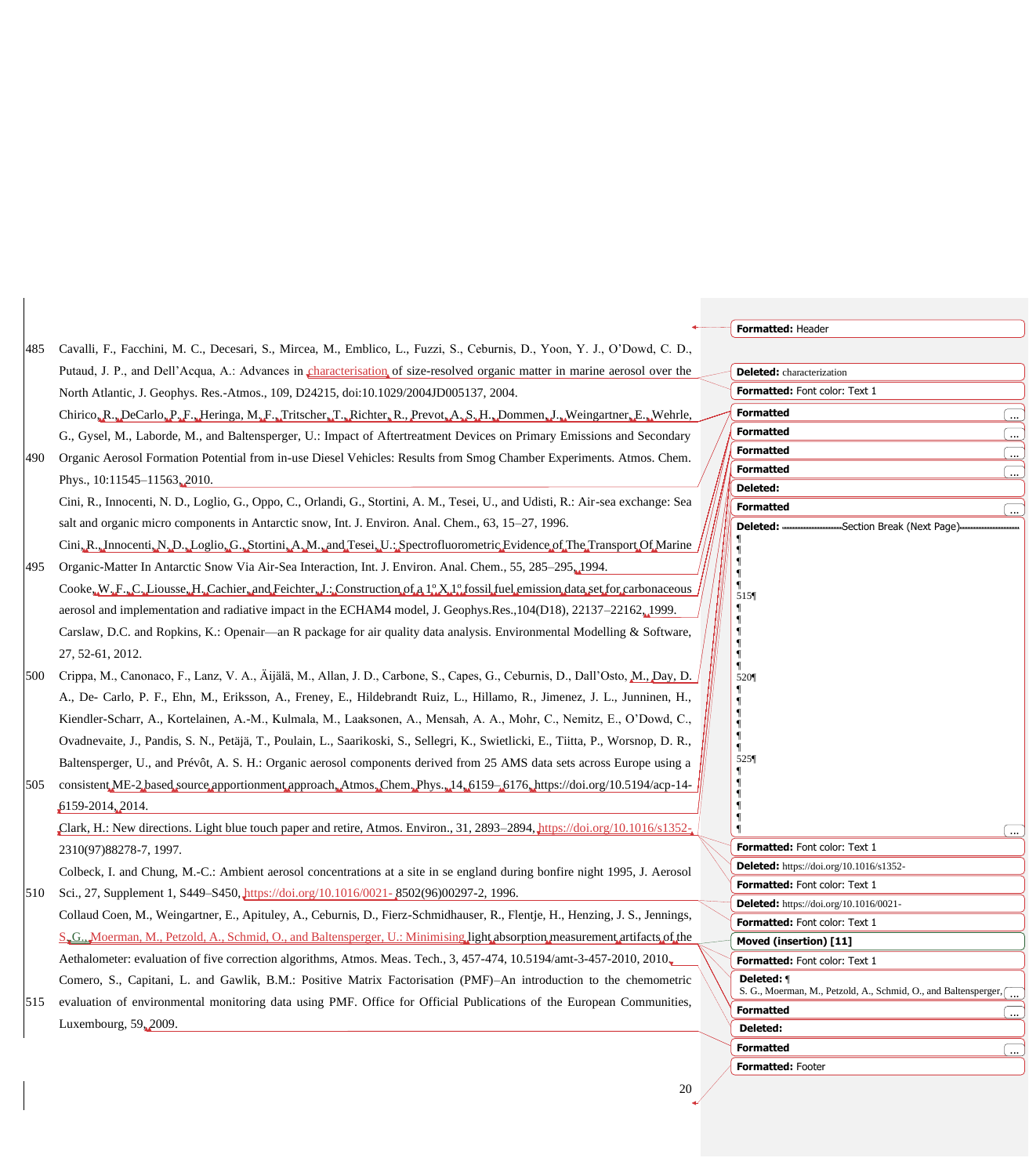|     |                                                                                                                                   | Formatted: Header                                                                 |
|-----|-----------------------------------------------------------------------------------------------------------------------------------|-----------------------------------------------------------------------------------|
|     | Corbin, J. C, Othman, A., D. Haskins, J., D. Allan, J., Sierau, B., R. Worsnop, D., Lohmann, U. and A. Mensah, A.: Peak           |                                                                                   |
|     | fitting and integration uncertainties for the Aerodyne Aerosol Mass Spectrometer, Atmos. Meas. Tech. Discuss., 8(4), 3471–        | <b>Deleted:</b> De Carlo                                                          |
|     | 3523, doi:10.5194/amtd-8-3471-2015, 2015. "C2015"                                                                                 | <b>Formatted</b>                                                                  |
| 520 | Dachs, J. and Eisenreich, S.J.: Adsorption onto aerosol soot carbon dominates gas-particle partitioning of polycyclic aromatic    | Formatted: Normal, Left, Indent: Left: 0 cm, Right: 0 cm,<br>Line spacing: single |
|     | hydrocarbons Environ. Sci. Technol., 34, 3690-3697, 2000.                                                                         | <b>Deleted:</b>                                                                   |
|     | DeCarlo, P.F., Kimmel, J.R., Trimborn, A., Northway, M.J., Jayne, J.T., Aiken, A.C. Gonin, M., Fuhrer, K., Horvath, T., Docherty, | Deleted: ¶                                                                        |
|     | K S, Worsnop, D R, & Jimenez, J L.: Fielddeployable, high-resolution, time-of-flight aerosol mass spectrometer. Analytical        | Formatted: Font color: Text 1                                                     |
|     | chemistry, 78, 8281-8289, 2006.                                                                                                   | <b>Deleted: 2012.</b>                                                             |
| 525 | Decesari, S., Facchini, M. C., and Fuzzi, S.: Characterisation of water-soluble organic compounds in atmospheric aerosols: a      | <b>Formatted</b>                                                                  |
|     | new approach, J. Geophys. Res., 105, 1481-1489, 2000.                                                                             |                                                                                   |
|     | Decesari, S., Mircea, M., Cavalli, F., Fuzzi, S., Moretti, F., Tagliavini, E., and Facchini, M. C.: Source attribution of         |                                                                                   |
|     | watersoluble organic aerosol by nuclear magnetic resonance spectroscopy, Environ. Sci. Technol., 41, 2479–2484, 2007.             | 545¶                                                                              |
|     | Dyke, P., Coleman, P. & James, R.: Dioxins in ambient air, bonfire night 1994.Chemosphere, 34 (5–7), 1191–1201. 1997              |                                                                                   |
| 530 | Farrar, N. J., Smith, K. E. C., Lee, R. G. M., Thomas, G. O., Sweetman, A. J., and Jones, K. C.: Atmospheric emissions of         |                                                                                   |
|     | polybrominated diphenyl ethers and other persistent organic pollutants during a major anthropogenic combustion event,             |                                                                                   |
|     | Environ. Sci. Technol., 38, 1681-1685, https://doi.org/10.1021/es035127d, 2004.                                                   | 550¶                                                                              |
|     | FORTNER, E. C., BROOKS, W. A., ONASCH, T. B., CANAGARATNA, M. R., MASSOLI, P., JAYNE, J. T., FRANKLIN,                            |                                                                                   |
|     | J. P., KNIGHTON, W. B., WORMHOUDT, J., WORSNOP, D. R., KOLB, C. E. & HERNDON, S. C. Particulate Emissions                         |                                                                                   |
| 535 | Measured During the TCEQ Comprehensive Flare Emission Study. Industrial & Engineering Chemistry Research, 51, 12586-              |                                                                                   |
|     | 12592, 2012.                                                                                                                      | 555¶                                                                              |
|     | Gerhardt, P., Loffler, S. and K. H. Homann, "The formation of polyhedral carbon ions in fuel-rich acetylene and benzene           |                                                                                   |
|     | flames," in: 22nd Symp. (Int.) on Combustion, Combustion Inst., Pittsburgh, 395–401, 1988.                                        |                                                                                   |
|     | Gelencser, A., Hoffer, A., Krivacsy, Z., Kiss, G., Molnar, A., and Meszaros, E.: On the possible origin of humic matter in fine   |                                                                                   |
| 540 | continental aerosol, J. Geophys. Res.-Atmos., 107, D12 4137, doi:10.1029/2001JD001299, 2002.                                      | 5601                                                                              |
|     | Graber, E. R., and Rudich, Y.: Atmospheric HULIS: How Humic-Like are They? A Comprehensive and Critical Review.                   |                                                                                   |
|     | Atmos. Chem. Phys., 6:729-753, 2006.                                                                                              |                                                                                   |
|     | Grahame TJ, and Schlesinger RB.: Cardiovascular health and particulate vehicular emissions: a critical evaluation of the          | 565¶                                                                              |
|     | evidence. Air Quality, Atmosphere and Health, 1:3-27, 2010.                                                                       |                                                                                   |
| 545 | Graham, B., Mayol-Bracero, O. L., Guyon, P., Roberts, G. C., Decesari, S., Facchini, M. C., Artaxo, P., Maenhaut, W., Koll        | .                                                                                 |
|     | P. and Andreae, M. O.: Water-soluble organic compounds in biomass burning aerosols over Amazonia - 1. Characterisation            | Formatted: Font color: Text 1                                                     |
|     | by NMR and GC-MS, J. Geophys. Res.-Atmos., 107, D20 8047, doi:10.1029/2001JD000336, 2002.                                         | Deleted: ¶                                                                        |
|     | Hansen, A. D. A., Rosen, H. and Novakov, T.: The Aethalometer – An instrument for the real-time measurement of optical            | Formatted: Font color: Text 1<br><b>Deleted:</b> Characterization                 |
|     | absorption by aerosol particles. The Science of the Total Environment. 36, 191-196, 1984.                                         | Formatted: Font color: Text 1                                                     |
|     |                                                                                                                                   | <b>Formatted: Footer</b>                                                          |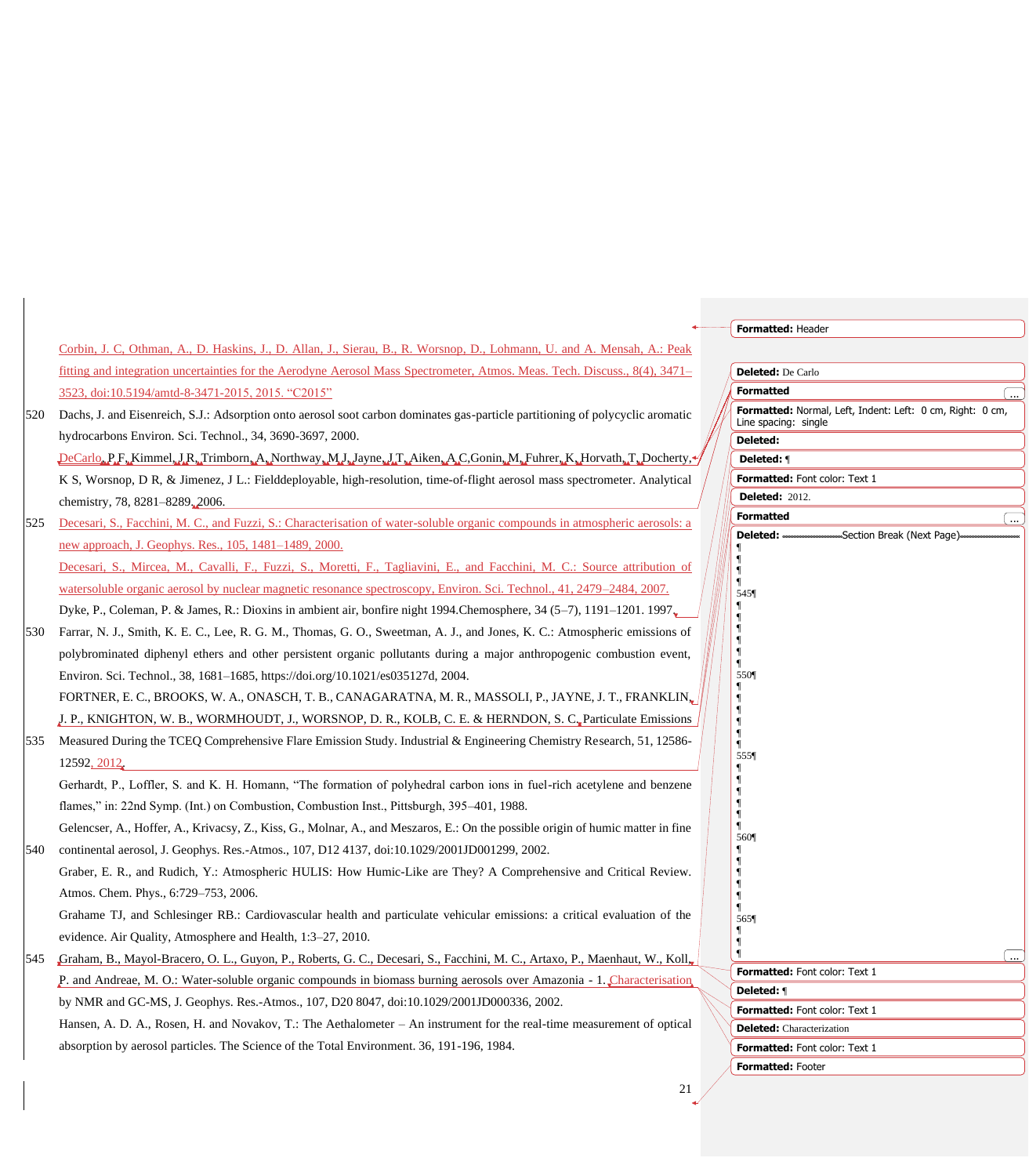|     |                                                                                                                                                                                                                                                 | Formatted: Header                                                                                                                                                                                                                                                                  |                          |
|-----|-------------------------------------------------------------------------------------------------------------------------------------------------------------------------------------------------------------------------------------------------|------------------------------------------------------------------------------------------------------------------------------------------------------------------------------------------------------------------------------------------------------------------------------------|--------------------------|
| 550 | HASLETT, S. L., THOMAS, J. C., MORGAN, W. T., HADDEN, R., LIU, D., ALLAN, J. D., WILLIAMS, P. I., SEKOU.                                                                                                                                        | Deleted: 1                                                                                                                                                                                                                                                                         |                          |
|     | K., LIOUSSE, C. & COE, H.: Highly-controlled, reproducible measurements of aerosol emissions from African biomass                                                                                                                               | Formatted: Font color: Text 1                                                                                                                                                                                                                                                      |                          |
|     | combustion. Atmos. Chem. Phys. Discuss., 1-33, 2017.                                                                                                                                                                                            |                                                                                                                                                                                                                                                                                    |                          |
|     | Hellborg, R., Faarinen, M., Kiisk, M., Magnusson, C. E., Persson, P., Skog, G., and Stenström, K.: Accelerator mass                                                                                                                             | <b>Formatted</b>                                                                                                                                                                                                                                                                   |                          |
|     | spectronomy-an overview. Vacuum. 70, 365-372, 2003.                                                                                                                                                                                             | <b>Deleted:</b> characterization                                                                                                                                                                                                                                                   |                          |
| 555 | Hoffer A. G. Kiss M. Blazso, and Gelencser A.: Chemical characterisation of humic-like substances (HULIS) formed from                                                                                                                           | <b>Formatted</b>                                                                                                                                                                                                                                                                   |                          |
|     | a lignin-type precursor in model cloud water, Geophys. Res. Lett., 31, 2004.                                                                                                                                                                    | Deleted: E.J.                                                                                                                                                                                                                                                                      |                          |
|     |                                                                                                                                                                                                                                                 | Formatted: Font color: Text 1                                                                                                                                                                                                                                                      |                          |
|     | Highwood, EJ and Kinnersley, R.P., When smoke gets in our eyes: The multiple impacts of atmospheric black carbon on                                                                                                                             | <b>Deleted: 2006.</b>                                                                                                                                                                                                                                                              |                          |
|     | climate, air quality and health. Environment international, $32(4)$ , pp.560-566, 2006.                                                                                                                                                         | <b>Formatted:</b> Font color: Text 1<br>Deleted: .                                                                                                                                                                                                                                 |                          |
|     | Hung, H. M., Katrib, Y., and Martin, S. T.: Products and mechanisms of the reaction of oleic acid with ozone and nitrate                                                                                                                        | <b>Formatted</b>                                                                                                                                                                                                                                                                   |                          |
| 560 | radical, J. Phys. Chem. A., 109, 4517-4530, 2005.                                                                                                                                                                                               | Moved (insertion) [13]                                                                                                                                                                                                                                                             | $\cdots$                 |
|     | Havers, N., Burba, P., Lambert, J., and Klockow, D.: Spectroscopic characterisation of humic-like substances in airborne                                                                                                                        | <b>Deleted:</b>                                                                                                                                                                                                                                                                    |                          |
|     | particulate matter, J. Atmos. Chem., 29, 45–54, 1998.                                                                                                                                                                                           | <b>Formatted</b>                                                                                                                                                                                                                                                                   | $\ddotsc$                |
|     | Jang, M. S., Carroll, B., Chandramouli, B., and Kamens, R. M.: Particle growth by acid-catalysed heterogeneous reactions of                                                                                                                     | <b>Deleted:</b> catalyzed                                                                                                                                                                                                                                                          |                          |
|     | organic carbonyls on preexisting aerosols, Environ. Sci. Technol., 37, 3828–3837, 2003.                                                                                                                                                         | <b>Formatted</b>                                                                                                                                                                                                                                                                   |                          |
| 565 | Jang, M. S., Czoschke, N. M., Lee, S., and Kamens, R. M.: Heterogeneous atmospheric aerosol production by acid-catalysed                                                                                                                        | <b>Deleted:</b> catalyzed                                                                                                                                                                                                                                                          |                          |
|     | particle-phase reactions, Science, 298, 814–817, 2002.                                                                                                                                                                                          | Formatted: Font color: Text 1                                                                                                                                                                                                                                                      |                          |
|     | Janssen, N.A. and Joint, WHO: Health effects of black carbon (pp. 1-86). Copenhagen: WHO Regional Office for Europe,                                                                                                                            | Deleted: W.H.O.: HO: Health effects of black carbon                                                                                                                                                                                                                                | $\cdots$                 |
|     | 2012.                                                                                                                                                                                                                                           | <b>Formatted</b>                                                                                                                                                                                                                                                                   | $\overline{\phantom{a}}$ |
| 570 | Jathar, S. H., Heppding, C., Link, M. F., Farmer, D. K., Akherati, A., Kleeman, M. J., et al.: Investigating diesel engines as an<br>atmospheric source of isocyanic acid in urban areas. Atmospheric Chemistry and Physics, 17(14), 8959–8970. | <b>Deleted:</b> Kiss, G., E. Tombacz, B. Varga, T. Alsberg, and<br>Persson, L.: Estimation of the average molecular weight of<br>humic-like substances isolated from fine atmospheric<br>aerosol, Atmos. Environ., 37(27), 3783-3794, doi:10.1016/S1352-<br>2310(03)00468-0, 2003. |                          |
|     | https://doi.org/10.5194/acp-17-8959-2017, 2017.                                                                                                                                                                                                 | Deleted: 1                                                                                                                                                                                                                                                                         |                          |
|     | Kroto, H. W.; Heath, J. R.; O'Brien, S. C.; Curl, R. F.; Smalley, R. E.: C60: Buckminsterfullerene. Nature, 318 (6042).                                                                                                                         | Formatted: Font color: Text 1                                                                                                                                                                                                                                                      |                          |
|     | $162 - 163.1985$                                                                                                                                                                                                                                | <b>Formatted</b>                                                                                                                                                                                                                                                                   |                          |
|     | Le Breton, M., Bacak, A., Muller, J. B. A., O'Shea, S. J., Xiao, P., Ashfold, M. N. R., Cooke, M. C., Batt, R., Shallcross, D.                                                                                                                  | Deleted: .<br>- Section Break (Next Page) -                                                                                                                                                                                                                                        |                          |
| 575 | E., Oram, D. E., Forster, G., Bauguitte, S. J.-B., Palmer, P. I., Parrington, M., Lewis, A. C., Lee, J. D., and Percival, C. J.:                                                                                                                |                                                                                                                                                                                                                                                                                    |                          |
|     | Airborne hydrogen cyanide measurements using a chemical ionisation mass spectrometer for the plume identification of                                                                                                                            |                                                                                                                                                                                                                                                                                    |                          |
|     | biomass burning forest fires, Atmos. Chem. Phys., 13, 9217–9232, https://doi.org/10.5194/acp-13-9217-2013, 2013.                                                                                                                                |                                                                                                                                                                                                                                                                                    |                          |
|     | Lemieux, P.M., Lutes, C.C., & Santoianni, D.A.; Emissions of organic air toxics from open burning; a comprehensive review.                                                                                                                      | 5801                                                                                                                                                                                                                                                                               |                          |
|     | Prog. Energy Combust. Sci. 30 (1), 1-32, 2004.                                                                                                                                                                                                  |                                                                                                                                                                                                                                                                                    |                          |
| 580 | Lin, P., Huang, X.-F., He, L.-Y., and Yu, J.-Z.: Abundance and size distribution of HULIS in ambient aerosols at a rural site                                                                                                                   |                                                                                                                                                                                                                                                                                    |                          |
|     | in South China, J. Aerosol Sci., 41, 74-87, 2010.                                                                                                                                                                                               | Moved (insertion) [14]                                                                                                                                                                                                                                                             |                          |
|     |                                                                                                                                                                                                                                                 | Formatted: Font color: Text 1                                                                                                                                                                                                                                                      |                          |
|     |                                                                                                                                                                                                                                                 | Formatted: Footer                                                                                                                                                                                                                                                                  |                          |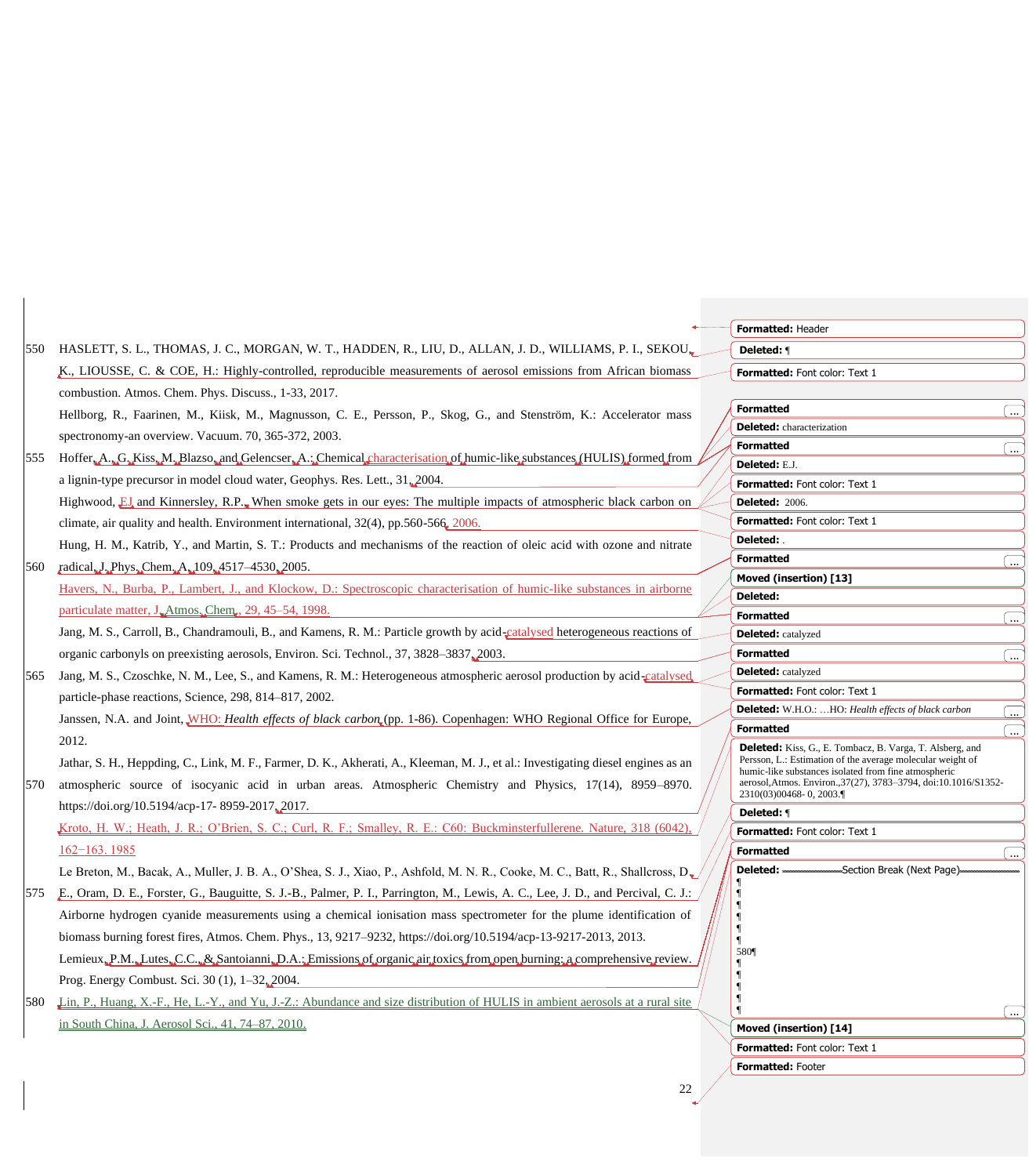|     |                                                                                                                                       | Formatted: Header                                                                                                                 |
|-----|---------------------------------------------------------------------------------------------------------------------------------------|-----------------------------------------------------------------------------------------------------------------------------------|
|     | Liu, D., Whitehead, J., Alfarra, M., R., Reyes-Villegas, E., Spracklen, D., V., Reddington, C., L., Kong, S., Williams, P., I., Ting, | <b>Formatted</b>                                                                                                                  |
|     | Y.-C., Haslett, S., Taylor, J. W., Flynn, M. J., Morgan, W. T., McFiggans, G., Coe, H., and Allan, J. D.: Black-carbon                |                                                                                                                                   |
|     | absorption enhancement in the atmosphere determined by particle mixing state, Nat. Geosci., 10, 184–188,                              |                                                                                                                                   |
| 585 | https://doi.org/10.1038/ngeo2901, 2017.                                                                                               |                                                                                                                                   |
|     | Liu, D., Joshi, R., Wang, J., Yu, C., Allan, J.D., Coe, H., Flynn, M.J., Xie, C., Lee, J., Squires, F. and Kotthaus, S.: Contrasting  |                                                                                                                                   |
|     | physical properties of black carbon in urban Beijing between winter and summer. Atmospheric Chemistry and Physics,                    |                                                                                                                                   |
|     | pp.6749-6769, 2019.                                                                                                                   |                                                                                                                                   |
|     | Lobert, J.M., Keene, W.C., Logan, J.A. and Yevich, R.: Global chlorine emissions from biomass burning: Reactive chlorine              | <b>Moved up [14]:</b> Lin, P., Huang, X.-F., He, L.-Y., and Yu, J.-Z.:                                                            |
| 590 | emissions inventory. Journal of Geophysical Research: Atmospheres, 104 (D7), 8373-8389, 1999.                                         | Abundance and size distribution of HULIS in ambient aerosols at a<br>rural site in South China, J. Aerosol Sci., 41, 74-87, 2010. |
|     | Mari, M. et al.: Inferences over the sources and processes affecting polycyclic aromatic hydrocarbons in the atmosphere               |                                                                                                                                   |
|     | derived from measured data. Science of the Total Environment, 408(11), 2387–2393, 2010.                                               |                                                                                                                                   |
|     | Martinsson, J.: Using the Aethalometer for Source Apportionment of Carbonaceous Aerosols. Lund University, Division of                |                                                                                                                                   |
|     | Nuclear Physics, 2014.                                                                                                                |                                                                                                                                   |
| 595 | Mayol-Bracero, O. L., Guyon, P., Graham, B., Roberts, G., Andreae, M. O., Decesari, S., Facchini, M. C., Fuzzi, S., and               | <b>Formatted</b>                                                                                                                  |
|     | Artaxo. P.; Water-soluble organic compounds in biomass burning aerosols over Amazonia. 2. Apportionment of the chemical               |                                                                                                                                   |
|     | composition and importance of the polyacidic fraction J. Geo.phys. Res.-Atmos. 107, D20,8091, doi:10.1029/2001JD000522,               |                                                                                                                                   |
|     | 2002.                                                                                                                                 |                                                                                                                                   |
|     | McFiggans, G., Alfarra, M. K., Allan, J., Bower, K., Coe, H., Cubison, M., Topping, D., Williams, P., Decesari, S., Facchini,         |                                                                                                                                   |
| 600 | C., and Fuzzi, S.: Simplification of the representation of the organic component of atmospheric particulates, Faraday Discuss.        | <b>Formatted</b>                                                                                                                  |
|     | 130, 341-362, 10.1039/b419435g, 2005.                                                                                                 |                                                                                                                                   |
|     | Mclain, J.: Pyrotechnics: From the viewpoint of solid-state chemistry (Book). Philadelphia, Pa., Franklin Institute Press,            |                                                                                                                                   |
|     | 1980.252, 1980.                                                                                                                       |                                                                                                                                   |
|     | Mukai, H., and Ambe, Y.: Characterisation of a Humic Acid-Like Brown Substance in Airborne Particulate Matter and                     | <b>Deleted:</b> Characterization                                                                                                  |
| 605 | Tentative Identification of its Origin. Atmos. Environ., 20:813-819, 1986.                                                            | Formatted: Font color: Text 1                                                                                                     |
|     | Onasch, T.B., Trimborn, A., Fortner, E.C., Jayne, J.T., Kok, G.L., Williams, L.R., Davidovits, P. and Worsnop, DR. Soot               | Deleted: D.R.:                                                                                                                    |
|     | particle aerosol mass spectrometer: development, validation, and initial application. Aerosol Science and Technology, 46(7),          | Formatted: Font color: Text 1                                                                                                     |
|     | 804-817.2012.                                                                                                                         |                                                                                                                                   |
|     | Onasch, T.B., Fortner, E.C., Trimborn, A.M., Lambe, A.T., Tiwari, A.J., Marr, L.C., Corbin, J.C., Mensah, A.A., Williams,             |                                                                                                                                   |
| 610 | L.R., Davidovits, P. and Worsnop, DR: Investigations of SP-AMS carbon ion distributions as a function of refractory black             |                                                                                                                                   |
|     | carbon particle type. Aerosol Science and Technology, 49(6), pp.409-422. 2015                                                         |                                                                                                                                   |
|     | Paatero, P., and Tapper, U.: Positive matrix factorisation: A non-negative factor model with optimal utilisation of error             | <b>Deleted:</b> factorizationactorisation: A non-negative factor model                                                            |
|     | estimates of data values, Environmetrics, 5, 111-126, 1994.                                                                           | with optimal utilization                                                                                                          |
|     |                                                                                                                                       |                                                                                                                                   |
|     |                                                                                                                                       | Formatted: Footer                                                                                                                 |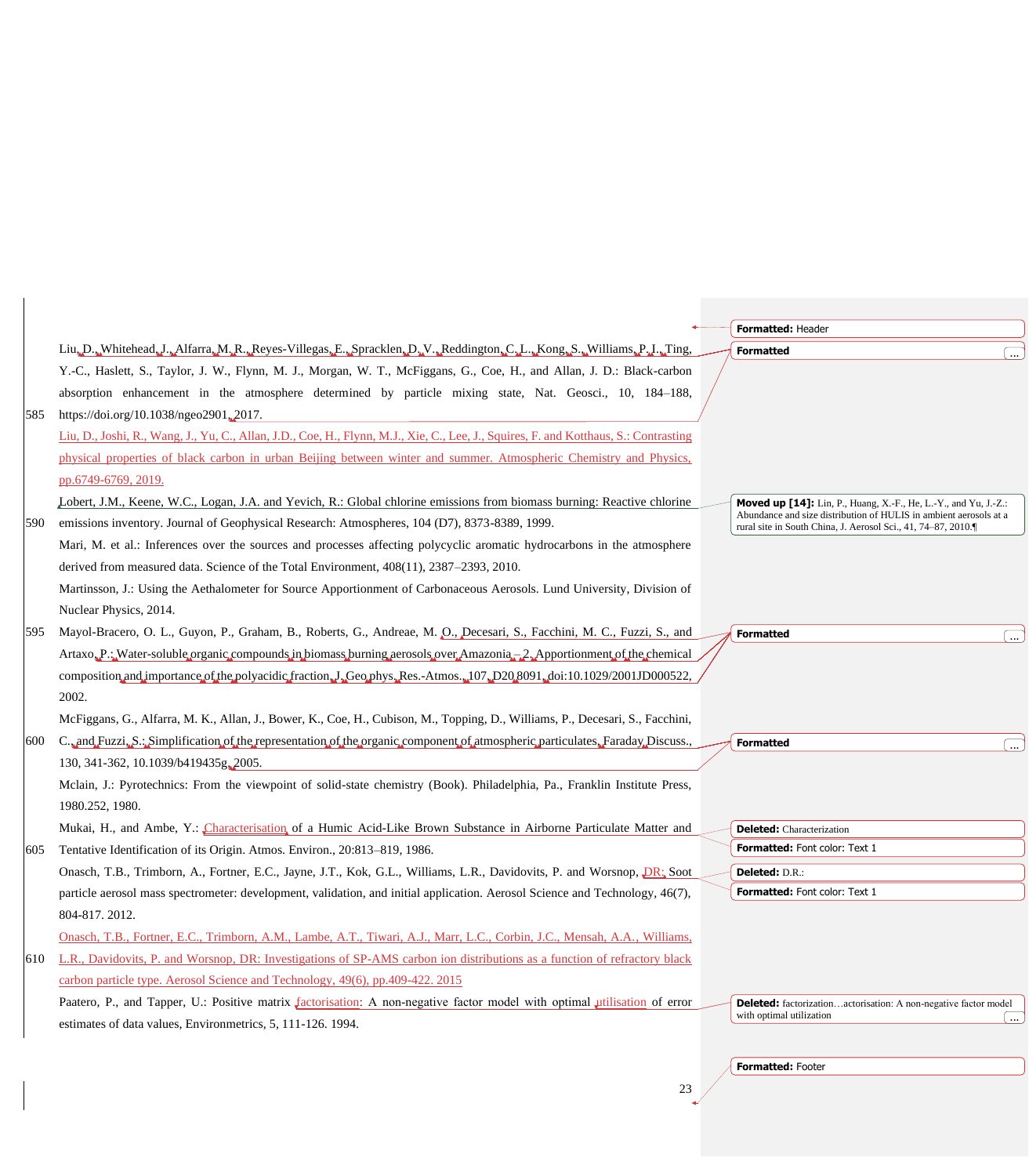|     |                                                                                                                                   | Formatted: Header                                                                  |                       |
|-----|-----------------------------------------------------------------------------------------------------------------------------------|------------------------------------------------------------------------------------|-----------------------|
|     | Paatero, P., Hopke, P., K., Song, X., H., and Ramadan, Z.: Understanding and Controlling Rotations in Factor Analytic Models,     | <b>Formatted</b>                                                                   |                       |
| 615 | Chemom. Intell. Lab. Syst., 60, 253-264, 2002.                                                                                    |                                                                                    |                       |
|     | Paatero P. and Hopke P.K.: Discarding or down-weighting high-noise variables in factor analytic models. Analytica Chimica         | Moved (insertion) [12]                                                             |                       |
|     | Acta, 490, 277-289, 2003.                                                                                                         | Formatted: Font color: Text 1                                                      |                       |
|     | Petzold, A., Ogren, J. A., Fiebig, M., Laj, P., Li, S.-M., Baltensperger, U., Holzer-Popp, T., Kinne, S., Pappalardo, G.,         |                                                                                    |                       |
|     | Sugimoto, N., Wehrli, C., Wiedensohler, A. and Zhang, X.-Y.: Recommendations for the interpretation of "black carbon"             |                                                                                    |                       |
| 620 | measurements, Atmos. Chem. Phys., 13(16), 8365-8379, doi:10.5194/acp-13-8365-2013, 2013.                                          | 610                                                                                |                       |
|     | Pongpiachan, S. et al.: Assessing risks to adults and preschool children posed by PM2.5- bound polycyclic aromatic                |                                                                                    |                       |
|     | hydrocarbons (pahs) during a biomass burning episode in Northern Thailand. Science of the Total Environment, 508, 435–            |                                                                                    |                       |
|     | 444, 2015.                                                                                                                        |                                                                                    |                       |
|     | Priestley, M., Le Breton, M., Bannan, T. J., Leather, K. E., Bacak, A., Allan, J. D., Brazier, T., Reyes-Villegas, E., Shallcross | 615¶                                                                               |                       |
| 625 | B. M. A., Khan, M. A., De Vocht, F., Shallcross, B. M., Brazier, T., Khan, M. A., Allan, J., Shallcross, D. E., Coe, H., and      |                                                                                    |                       |
|     | Percival, C. J.: Manchester, UK bonfire night 2014: Air quality and emission ratios during an anthropogenic biomass burning       |                                                                                    |                       |
|     | event using a time of flight chemical ionisation mass spectrometer, in preparation, 2018a.                                        |                                                                                    |                       |
|     | Priestley, M., Breton, M.L., Bannan, T.J., Leather, K.E., Bacak. A., Reyes-Villegas. E., Vocht, F.D., Shallcross, B.M.A.,         | 620                                                                                |                       |
|     | Brazier, T., Khan, M.A., Allan, J., Shallcross, D.E., Coe, H., & Percival, C.J.: Observations of isocyanate, amide, nitrate and   |                                                                                    |                       |
| 630 | nitro compounds from an anthropogenic biomass burning event using a ToF-CIMS, Journal of Geophysical Research                     |                                                                                    |                       |
|     | Atmospheres, 2018b                                                                                                                | 625                                                                                |                       |
|     | Reilly, P. T. A.; Gieray, R. A.; Whitten, W. B.; Ramsey, J. M.: Fullerene Evolution in Flame-Generated Soot. J. Am. Chem.         |                                                                                    |                       |
|     | Soc., 122 (47), 11596-11601. 2000.                                                                                                |                                                                                    |                       |
|     | Reyes-Villegas, E., Green, D. C., Priestman, M., Canonaco, F., Coe, H., Prévôt, A. S. H., and Allan, J. D.: Organic aerosol       |                                                                                    |                       |
| 635 | source apportionment in London 2013 with ME-2: exploring the solution space with annual and seasonal analysis, Atmos.             | 6301                                                                               |                       |
|     | Chem. Phys., 16, 15545–15559, https://doi.org/10.5194/acp-16-15545-2016, 2016.                                                    |                                                                                    |                       |
|     | Reyes-Villegas, E., Priestley, M., Ting, Y.-C., Haslett, S., Bannan, T., Le Breton, M., Williams, P.J., Bacak, A., Flynn, M.J.,   |                                                                                    |                       |
|     | Coe, H., Percival, C., and Allan, J. D.: Simultaneous aerosol mass spectrometry and chemical ionisation mass spectrometry         |                                                                                    |                       |
|     | measurements during a biomass burning event in the UK; insights into nitrate chemistry. Atmos. Chem. Phys., 18, 4093-4111,        | 635¶                                                                               |                       |
| 640 | 2018.                                                                                                                             | Deleted: -                                                                         |                       |
|     | Saarikoski, S., Carbone, S., Cubison, M.J., Hillamo, R., Keronen, P., Sioutas, C., Worsnop, DR and Jimenez, J.L.: Evaluation      | Formatted: Font color: Text 1                                                      |                       |
|     | of the performance of a particle concentrator for online instrumentation. Atmospheric Measurement Techniques, 7(7), pp.2121-      | Deleted: ¶                                                                         | $\left[\ldots\right]$ |
|     | 2135.2014                                                                                                                         | <b>Deleted: 2018</b>                                                               |                       |
|     | Sandradewi, J., Prévôt, A.S., Szidat, S., Perron, N., Alfarra, M.R., Lanz, V.A., Weingartner, E. and Baltensperger, U.R.S.:       | <b>Formatted</b>                                                                   | I                     |
| 645 | Using aerosol light absorption measurements for the quantitative determination of wood burning and traffic emission               | Moved (insertion) [3]<br>Formatted: Font: Times New Roman, 10 pt, Font color: Text |                       |
|     | contributions to particulate matter. Environmental science & technology, 42(9), 3316-3323, 2008.                                  | 1, Character scale: 100%                                                           |                       |
|     |                                                                                                                                   | Formatted: Footer                                                                  |                       |
|     | 24                                                                                                                                |                                                                                    |                       |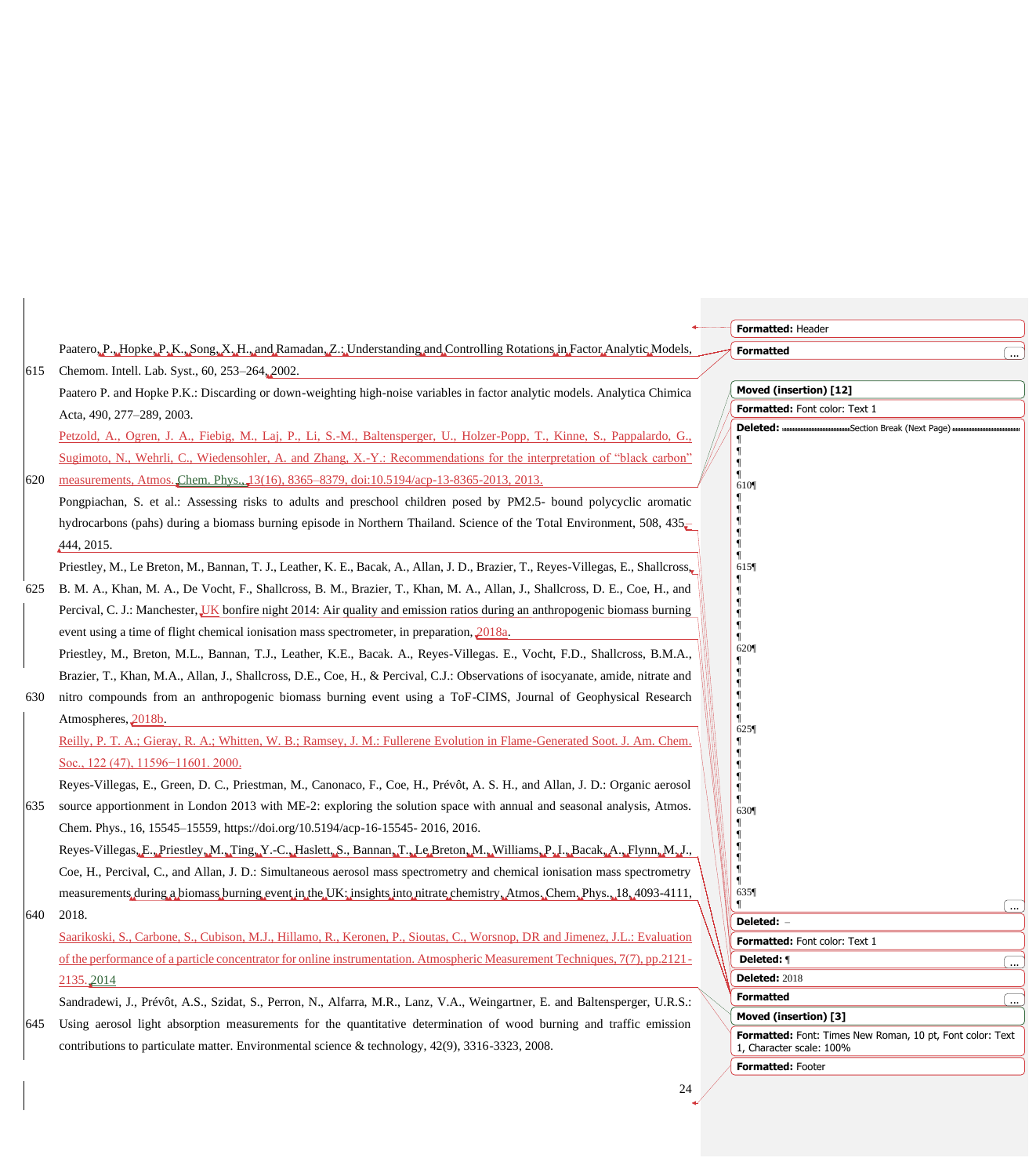|     |                                                                                                                                     | Formatted: Header                                                                                      |
|-----|-------------------------------------------------------------------------------------------------------------------------------------|--------------------------------------------------------------------------------------------------------|
|     | Sarkar, C., Sinha, V., Kumar, V., Rupakheti, M., Panday, A., Mahata, K., S., et al.: Overview of VOC emissions and chemistry        | <b>Formatted</b>                                                                                       |
|     | from PTR-TOF-MS measurements during the SusKat-ABC campaign: High acetaldehyde, isoprene and isocyanic acid in                      |                                                                                                        |
|     | wintertime.air.of.the.Kathmandu.Valley.,Atmospheric.Chemistry.and.Physics.,16(6), 3979-4003.,https://doi.org/10.5194/acp-           | Deleted: https://doi.org/10.5194/acp- 16-3979-2016,                                                    |
| 650 | 16-3979-2016, 2016.                                                                                                                 | Formatted: Font color: Text 1                                                                          |
|     | Shi, Y.L., Zhang, N., Gao, J.M., Li, X., & Cai, Y.Q.: Effect of fireworks display on perchlorate in air aerosols during the         | <b>Formatted</b><br>$\overline{\phantom{a}}$                                                           |
|     | Spring Festival. Atmos. Environ. 45 (6), 1323-1327, 2011.                                                                           | Deleted:                                                                                               |
|     | Simoneit, B. R. T.: Eolian particulates from oceanic and rural areas – their lipids fulvic and humic acids and residual carbon,     | <b>Formatted</b><br>l<br><b>Formatted</b>                                                              |
|     | in: Advances in Organic Geochemistry, edited by Douglas, A., G., and Maxwell, J., R., Pergamon Press, Oxford, 343-352, 1980,        | 〔…<br>Deleted:<br>Section Break (Next Page).                                                           |
| 655 | Sun, Y.L., Wang, Z.F., Fu, P.Q., Yang, T., Jiang, Q., Dong, H.B., Li, J. and Jia, J.J.: Aerosol composition, sources and            |                                                                                                        |
|     | processes during wintertime in Beijing, China. Atmospheric Chemistry and Physics, 13(9), pp.4577-4592, 2013.                        |                                                                                                        |
|     | Tolocka, M. P., Jang, M., Ginter, J., M., Cox, F., J., Kamens, R., M., and Johnston, M., V.; Formation of oligomers in secondary    |                                                                                                        |
|     | organic aerosol, Environ. Sci. Technol., 38, 1428-1434, 2004.                                                                       | 645¶                                                                                                   |
|     | "Ulbrich, J., M., Canagaratna, M., R., Zhang, Q., Worsnop, D., R., and Jimenez, J. L.; Interpretation of organic components, from   |                                                                                                        |
| 660 | Positive Matrix Factorization of aerosol mass spectrometric data, Atmospheric Chemistry and Physics, 9, 2891-2918, doi:             |                                                                                                        |
|     | www.atmos-chem-phys.net/9/2891/2009/, 2009.                                                                                         |                                                                                                        |
|     | US Environmental Protection Agency.: Report to Congress on Black Carbon March 2012 Department of the Interior,                      | 650¶                                                                                                   |
|     | Environment, and Related Agencies Appropriations Act, 2010, 2012.                                                                   |                                                                                                        |
|     | Wang, L. W., Wen, L., Xu, C. H., Chen, J. M., Wang, X. F., Yang, L. X., Wang, W. X., Yang, X., Sui, X., Yao, L., and Zhang          |                                                                                                        |
| 665 | Q.Z.: Hono and its potential source particulate nitrite at an urban site in north china during the cold season. Sci. Total Environ. |                                                                                                        |
|     | 538, 93-101, https://doi.org/10.1016/j.scitotenv.2015.08.032, 2015.                                                                 | 655                                                                                                    |
|     | Wang, J., Onasch, T.B., Ge, X., Collier, S., Zhang, Q., Sun, Y., Yu, H., Chen, M., Prévôt, A.S. and Worsnop, DR: Observation        |                                                                                                        |
|     | of fullerene soot in eastern China. Environmental Science & Technology Letters, 3(4), pp.121-126. 2016                              |                                                                                                        |
|     | Woodward-Massey, R., Taha, Y. M., Moussa, S. G., & Osthoff, H. D.: Comparison of negative-ion proton-transfer with iodide           | 660¶                                                                                                   |
| 670 | ion chemical <i>ionisation</i> mass spectrometry for quantification of isocyanic acid in ambient air. Atmospheric Environment, 98,  |                                                                                                        |
|     | $693 - 703$<br>Retrieved<br>http://www.sciencedirect.com/science/article/pii/S1352231014007079,<br>from                             |                                                                                                        |
|     | https://doi.org/10.1016/j.atmosenv.2014.09.014, 2014.                                                                               | <b>Formatted</b><br>[                                                                                  |
|     | Zappoli, S., Andracchio, A., Fuzzi, S., Facchini, M. C., Gelencser, A., Kiss, G., Krivacsy, Z., Molnar, A., Meszaros, E.,           | Deleted: www.atmos-chem-phys.net/9/2891/2009/,                                                         |
|     | Hansson, H. C., Rosman, K., and Zebuhr, Y.: Inorganic, organic and macromolecular components of fine aerosol in different           | Formatted: Font color: Text 1<br>Deleted: ¶                                                            |
| 675 | areas of Europe in relation to their water solubility, Atmos. Environ., 33, 2733–2743, 1999.                                        | <b>Formatted</b><br>$\ddotsc$                                                                          |
|     | Zhang, X. L., Y. H. Lin, J. D. Surratt, P. Zotter, A. S. H. Prevot, & R. J. Weber.: Light absorbing soluble organic aerosol in      | <b>Deleted:</b> ionization                                                                             |
|     | Los Angeles and Atlanta: A contrast in secondary organic aerosol, Geophys. Res. Lett., 38, doi:10.1029/2011GL049385, 2011.          | Formatted: Font color: Text 1                                                                          |
|     |                                                                                                                                     | <b>Deleted:</b> Retrieved from http://www.sciencedirect.com/science/a<br>rticle/pii/S1352231014007079, |
|     |                                                                                                                                     | Formatted: Font color: Text 1                                                                          |
|     |                                                                                                                                     | Formatted: Footer                                                                                      |